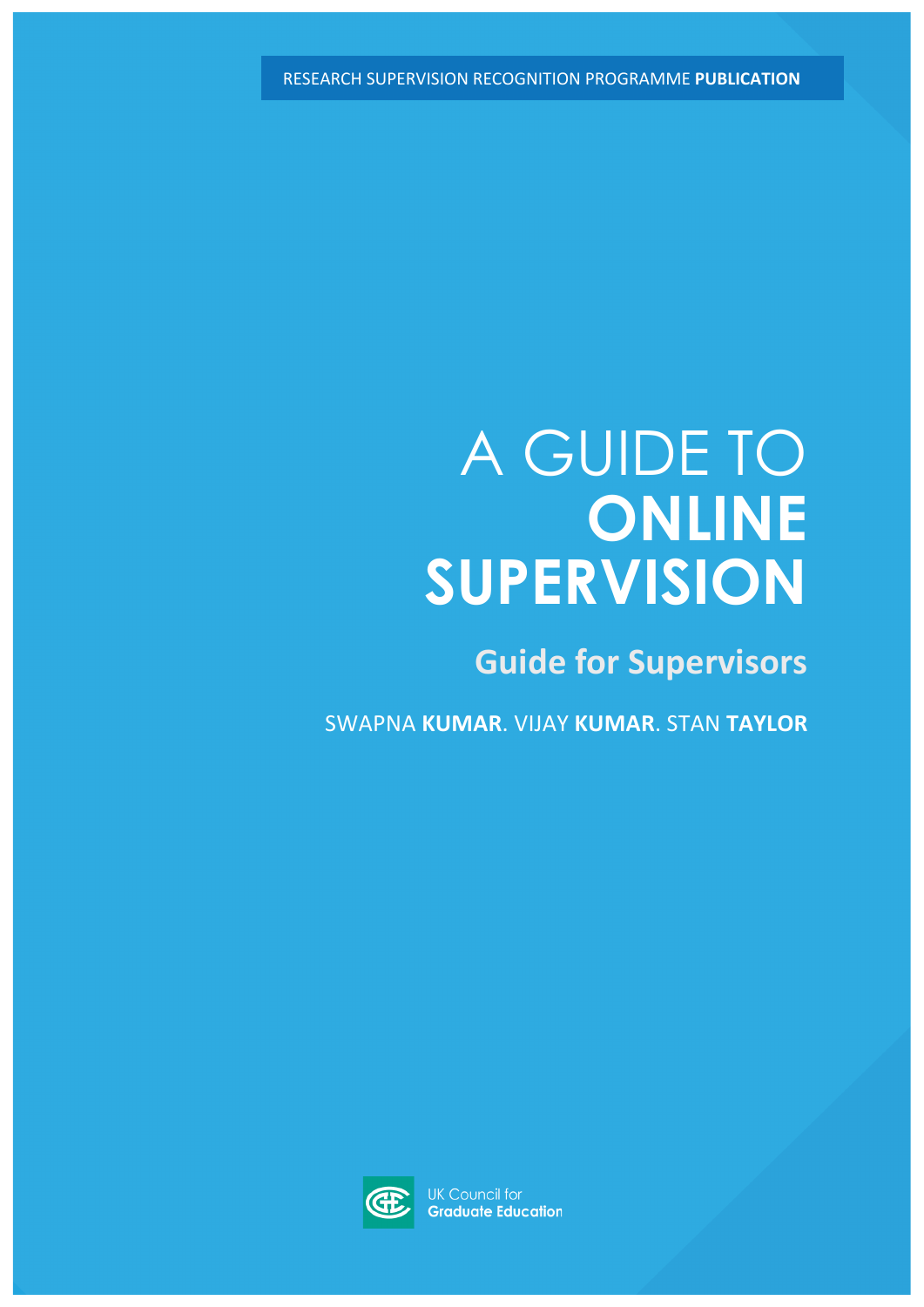

## **CONTENTS**

| $\mathbf{1}$            |     |  |  |
|-------------------------|-----|--|--|
| $\overline{2}$          |     |  |  |
|                         | 2.1 |  |  |
|                         | 2.2 |  |  |
|                         | 2.3 |  |  |
|                         | 2.4 |  |  |
|                         | 2.5 |  |  |
|                         | 2.6 |  |  |
|                         | 2.7 |  |  |
|                         | 2.8 |  |  |
| $\overline{\mathbf{3}}$ |     |  |  |
|                         | 3.1 |  |  |
|                         | 3.2 |  |  |
|                         | 3.3 |  |  |
|                         | 3.4 |  |  |
|                         | 3.5 |  |  |
|                         | 3.6 |  |  |
|                         | 3.7 |  |  |
|                         | 3.8 |  |  |
| 4                       |     |  |  |
|                         |     |  |  |

## **CITATION**

To be cited as: Kumar, S., Kumar, V. & Taylor, S. (2020) A Guide to Online Supervision. UK Council for Graduate Education. Retrieved from: https://supervision.ukcge.ac.uk/cms/wp-content/uploads/A-Guideto-Online-Supervision-Kumar-Kumar-Taylor-UK-Council-for-Graduate-Education.pdf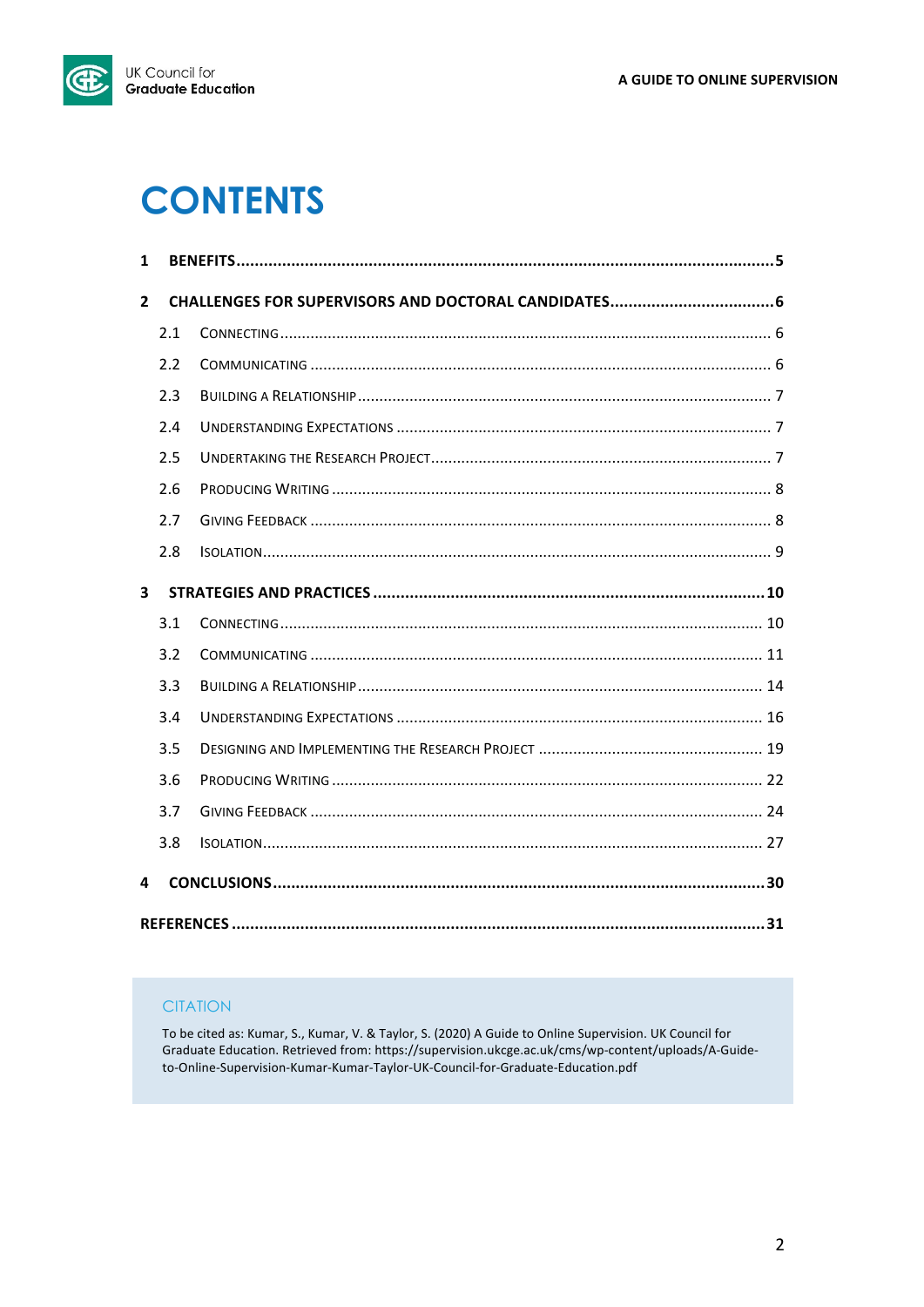

# **About the Authors**

## Clinical Associate Professor Swapna Kumar

Swapna Kumar is Clinical Associate Professor of Educational Technology in the School of Teaching and Learning, College of Education, University of Florida, USA. Her current research focuses on online pedagogy, online supervision, and the design, implementation, and quality of online graduate education.

## Associate Professor Vijay Kumar

Vijay Kumar is Associate Professor of Higher Education in the Higher Education Development Centre, University of Otago, New Zealand. His research interests are in doctoral supervision development, doctoral examination, feedback practices and humour in higher education.

## Professor Stan Taylor

Stan Taylor is Honorary Professor in the School of Education, University of Durham, United Kingdom. His current research focuses on the comparative study of how doctoral supervisors are selected, supported, and rewarded across the globe.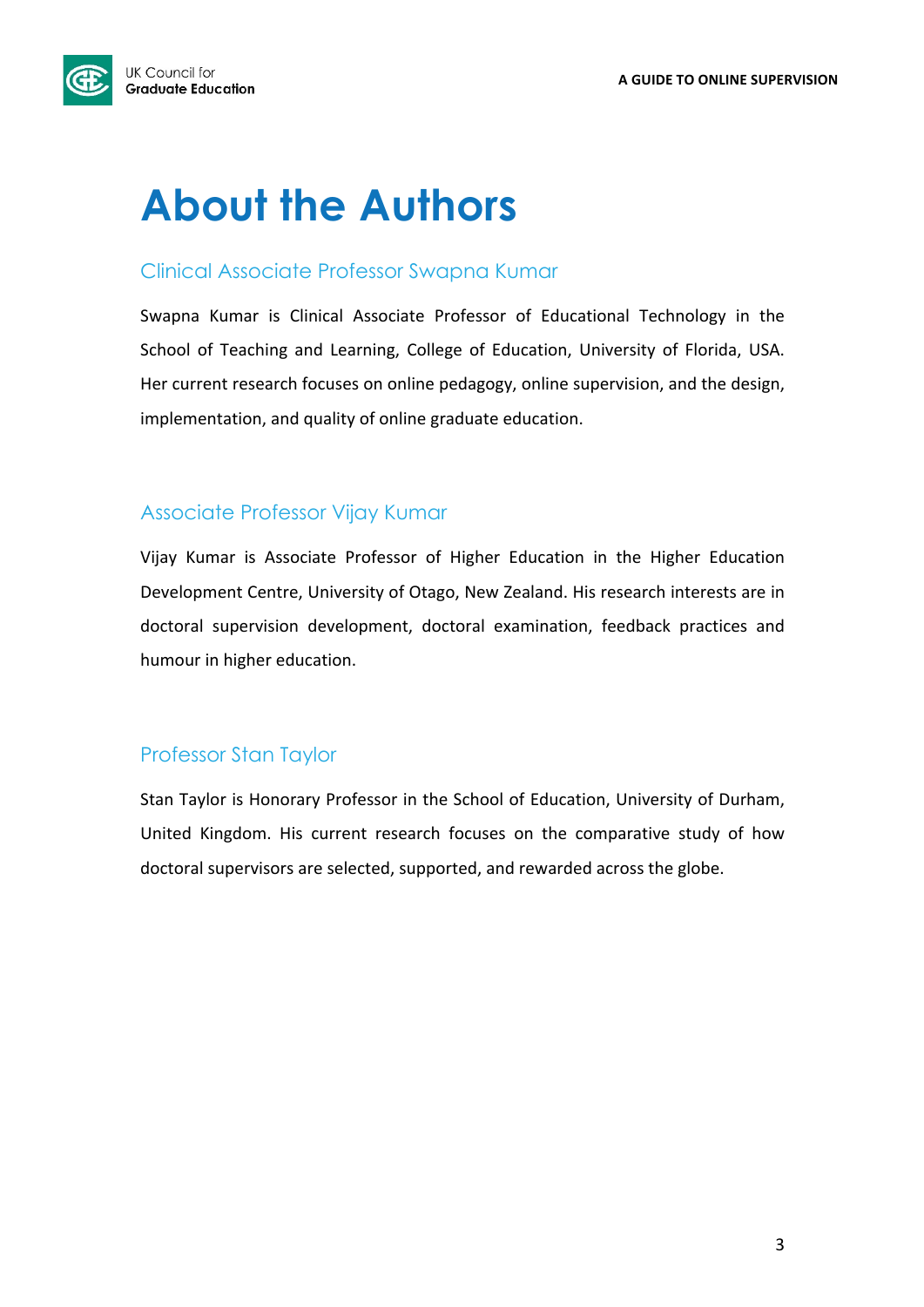

# **Introduction**

Traditionally doctoral candidates studied on campus and, fieldwork apart, were in close proximity to supervisors throughout their studies. But in recent years there has been a rapid growth in the numbers of students undertaking most of their studies off-campus, often at a very considerable distance from the institution.

This development has been made possible by advances in information and communication technologies (ICT), which have enabled candidates to communicate with supervisors and others (Maor, Ensher, & Fraser, 2015).

The purpose of this guide is to identify the benefits of online supervision, to consider the challenges, and to suggest ways in which supervisors might be able to overcome them.

It is not intended just for present circumstances where campuses are locked down because of the Covid-19 virus, but more generally for situations where candidates engage in research at geographical distance from the institution, or in programs that involve online components.

The guide looks at the benefits of supervising in an online environment, outlines the issues and challenges for supervisors and candidates, and suggests strategies and practices for supervisors to consider when working with candidates engaged in research at a distance.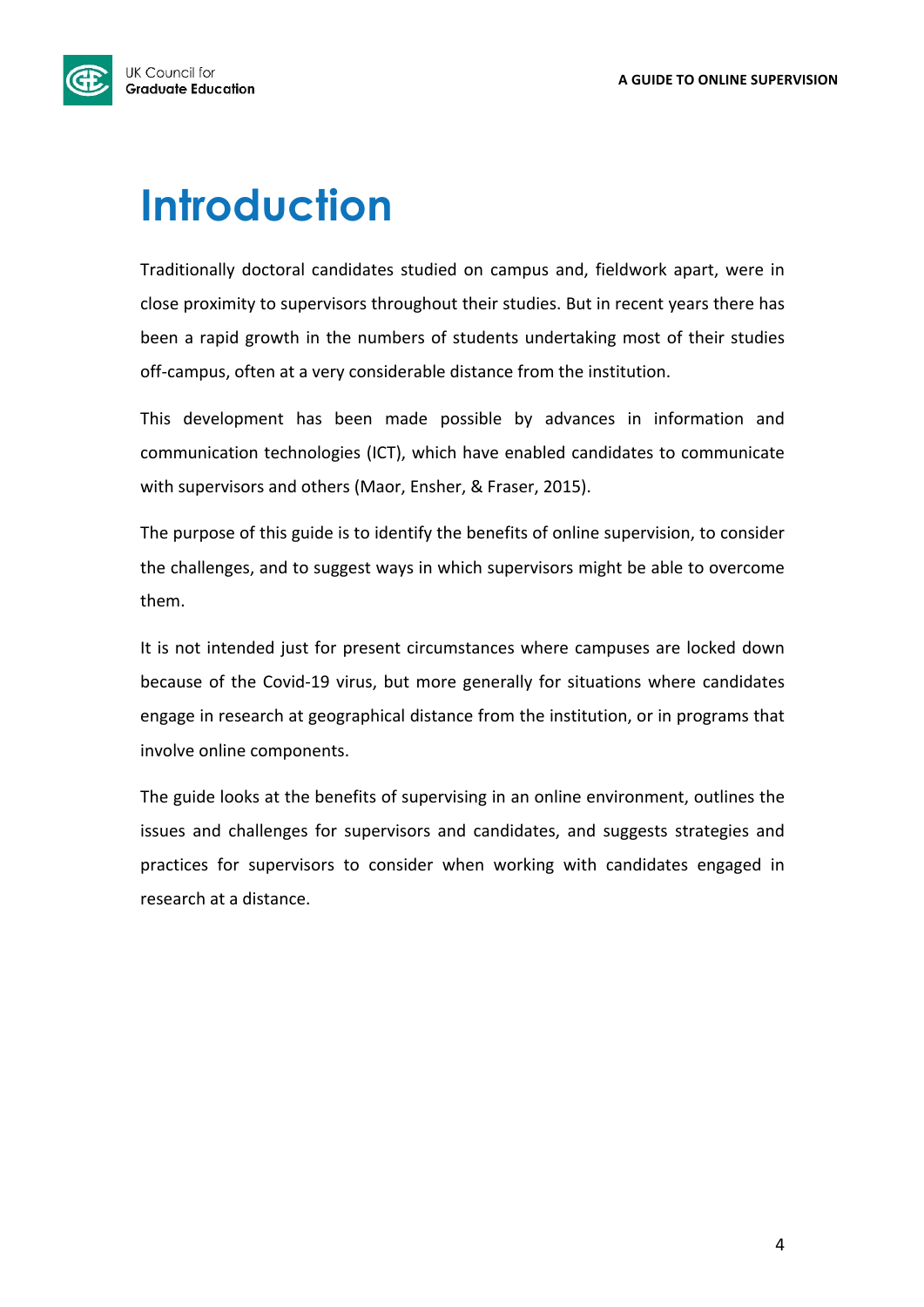

## **1 Benefits**

The key benefits of online supervision are that it:

- Facilitates access to doctoral education for candidates who might not otherwise have the opportunity, enabling them to remain in their communities, families, and jobs (Andrew, 2012; Kumar, Johnson, & Hardeman, 2013; Pappas & Jerman, 2011).
- Enhances diversity in doctoral education by enabling the recruitment of under-represented groups, for example, women, those from minority ethnic and racial groups including indigenous peoples, and those with disabilities (Roumell & Bolliger, 2017).
- Enables qualified academics to supervise from anywhere in the world with the relevant technical infrastructure (Frederick, Zaikina-Montgomery, Rasmussen, & Slaya, 2016). This is particularly relevant to disciplines where researchers have to travel to conduct their own research, but need to supervise candidates who are located on campus or elsewhere.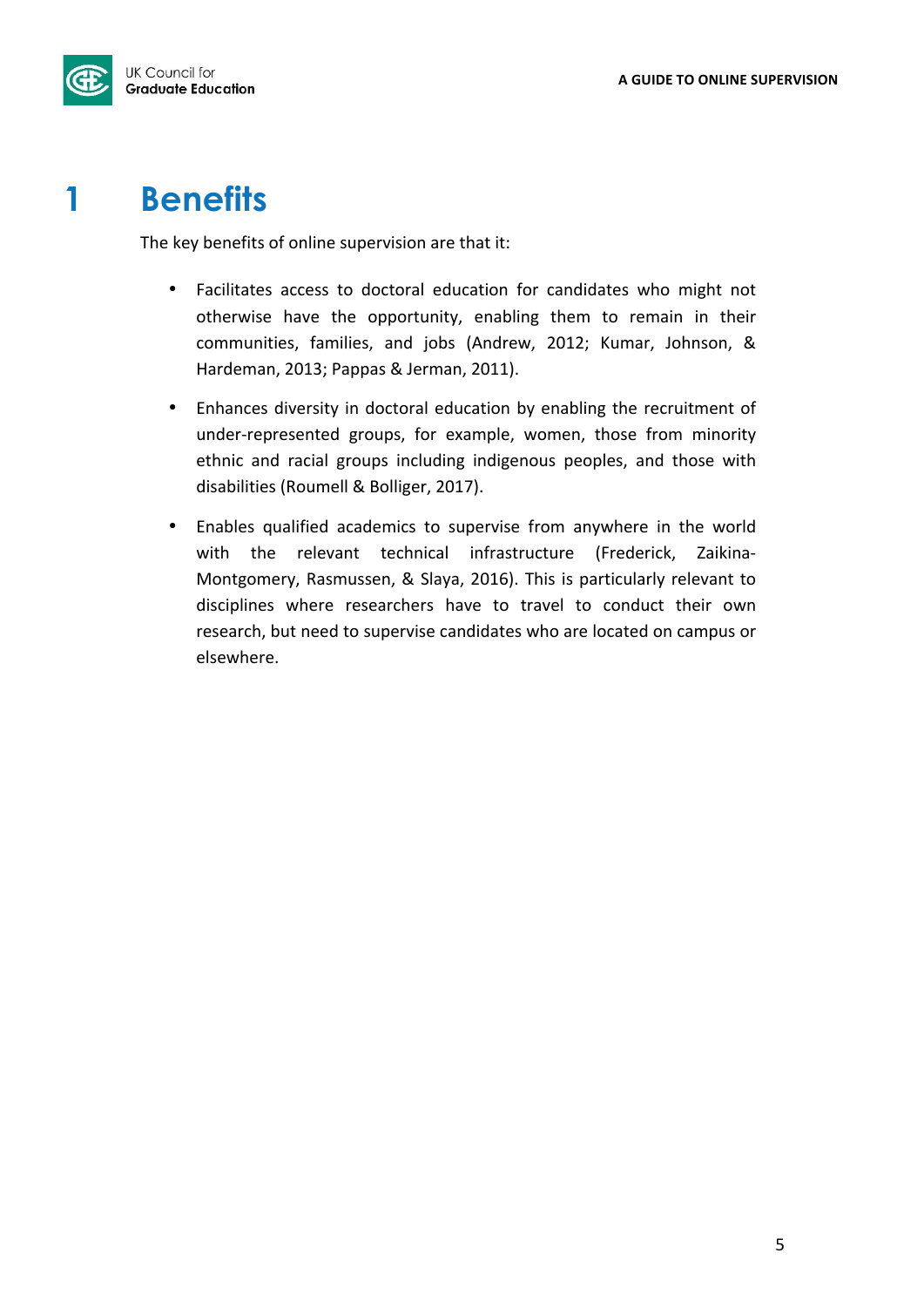

## **2 Challenges for Supervisors and Doctoral Candidates**

The challenges faced in online supervision vary considerably depending upon the contexts and the individuals involved in the process. But eight frequently found challenges are:

## 2.1 Connecting

Navigating different time zones and the technologies that are needed to communicate and collaborate about research processes at a distance can be challenging for both supervisors and doctoral candidates (Bender, Rubel, & Dykeman, 2018). Doctoral candidates often feel isolated online, often hesitate to initiate contact with their supervisor, and thus lack a sense of connection with the supervisor when working on their research at a distance (Erichsen, Bolliger, & Halupa, 2014). Additionally, candidates' technology access could influence the means and process of communication (Deshpande, 2017).

## 2.2 Communicating

In the online environment, the focus on research and the thesis/dissertation can be hindered by the need for supervisors and/or doctoral candidates to learn how to use technologies appropriately, communicate effectively online, manage the online environment, and contribute to the creation of a comfortable atmosphere. This learning curve might also discourage the supervisor or candidate from continuing online interactions. Additionally, situations often arise during thesis/dissertation processes where both supervisors and/or candidates might find it challenging to communicate in writing (for example, an email). For instance, even in the case of pre-existing relationships, candidates who are at a distance can struggle to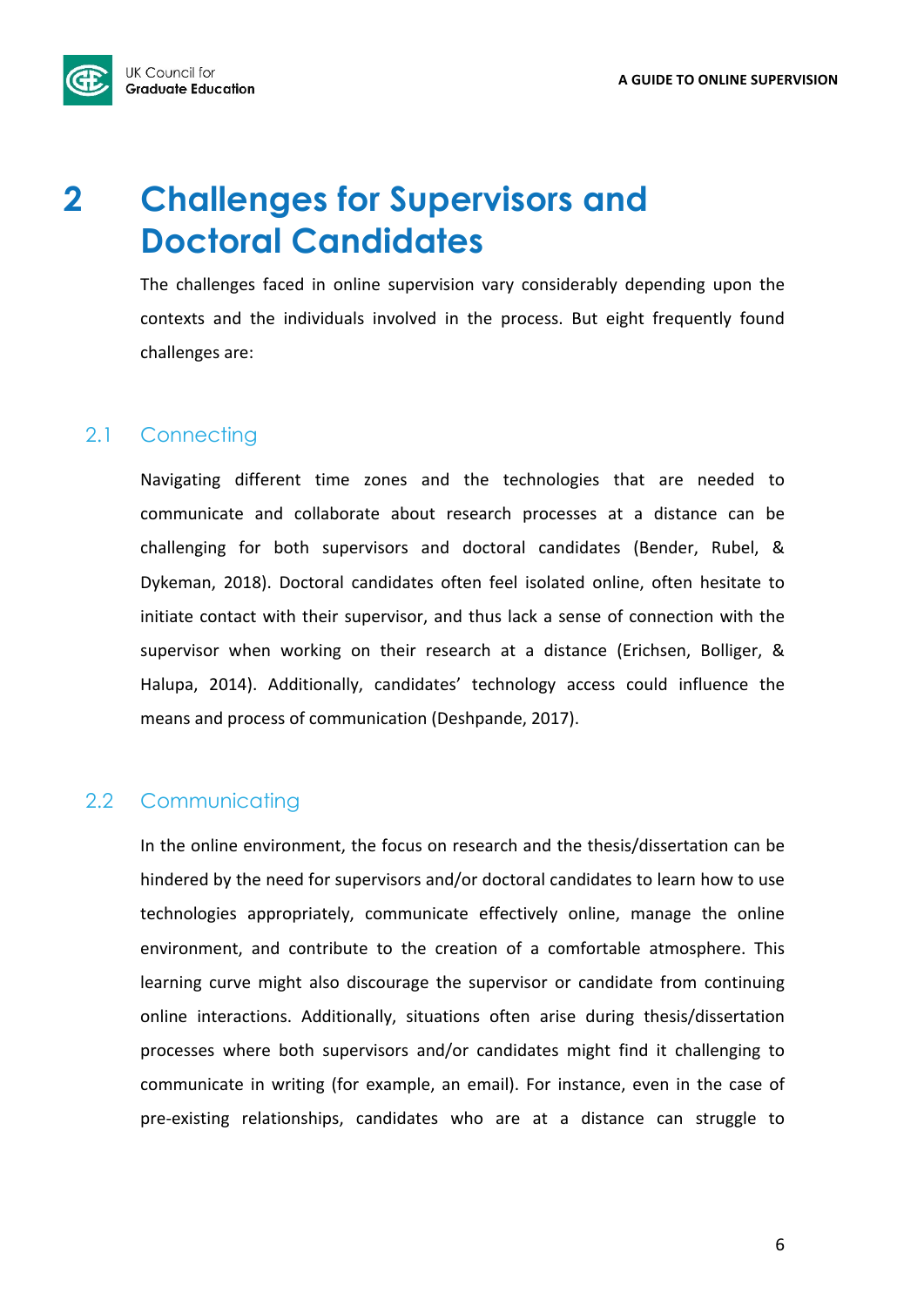

communicate in an email life events or personal problems that hinder their research progress.

## 2.3 Building a Relationship

Pre-existing relationships and established supervision processes in an on-campus environment allow for continued building of trust and collaboration in the online environment (deJanasz & Godschalk, 2013). Embarking on a supervisory relationship in the online environment necessitates the building of trust and personal connection (Rademaker, 2016) that is difficult in the absence of non-verbal cues and informal interactions (Kumar & Johnson, 2019). Furthermore, social and cultural differences might influence supervisors' and doctoral candidates' communication, interactions, and/or self-direction online (Nasiri & Mafakheri, 2015).

## 2.4 Understanding Expectations

If doctoral candidates have not previously worked with their supervisor or peers on campus, they can be ignorant of academic processes, ethics, accepted academic practices, and their responsibilities in addition to research processes and writing (Kumar & Johnson, 2014). Supervisors who are tasked with communicating information and knowledge in these areas in addition to research supervision at a distance can be overwhelmed.

## 2.5 Undertaking the Research Project

Unless doctoral candidates have previously had opportunities to work with their supervisors in a research apprenticeship context, they do not often possess research experience or the knowledge and skills needed for thesis/dissertation research. Supervisors are then tasked with providing support at a distance throughout the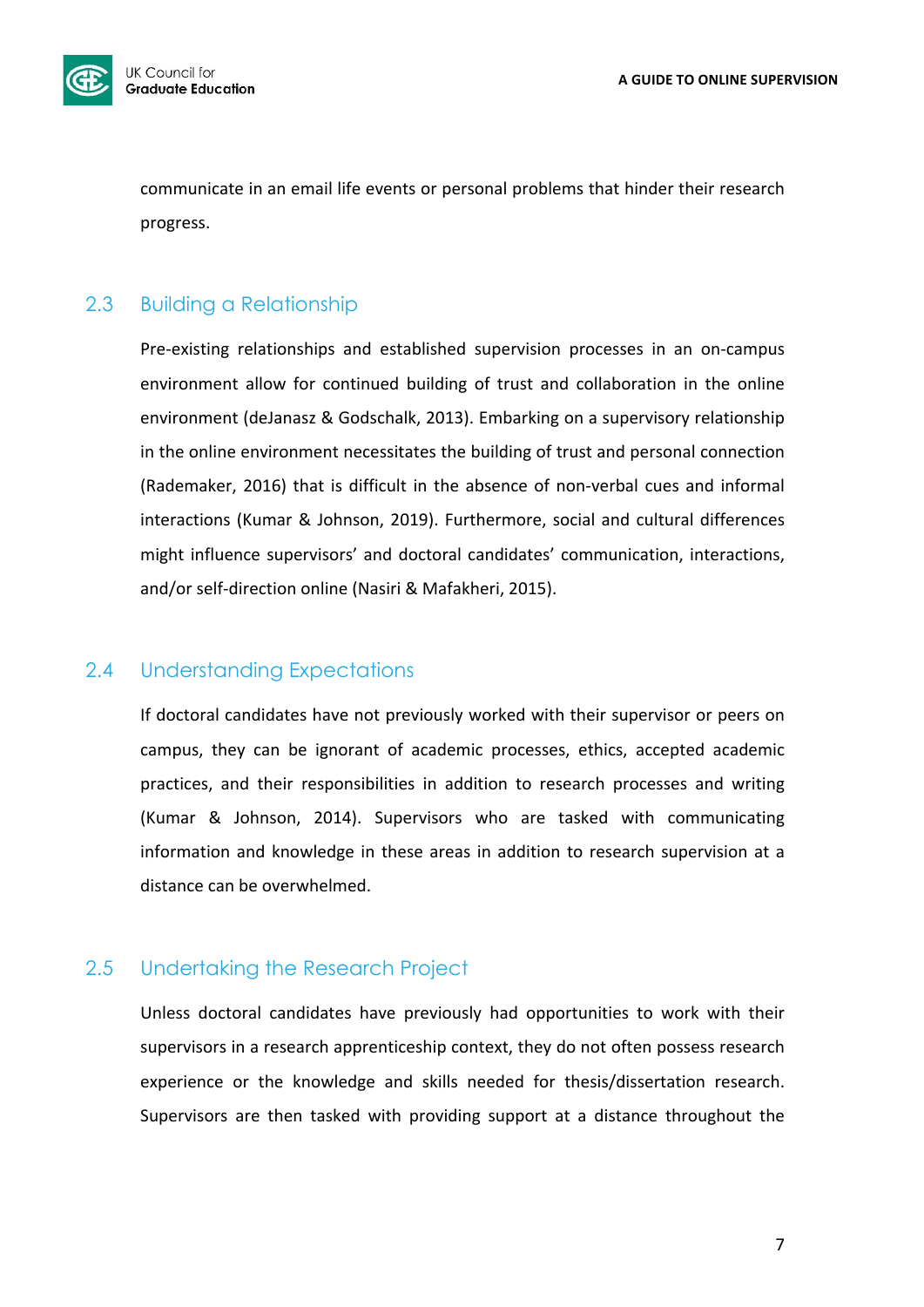

thesis/dissertation process from the selection of a thesis topic to the design and implementation of research to writing the thesis/dissertation. This is extremely challenging for online supervisors and compounded due to the absence of peer modelling and support, and the on-campus academic environment (Kumar & Johnson, 2019; Roumell & Bolliger, 2017).

## 2.6 Producing Writing

As Wellington (2010) has argued, all doctoral candidates need to write frequently and regularly throughout their candidatures to help them develop their ideas and organise their thoughts, learn and understand their material, express their emerging arguments and conclusions, and communicate these to their supervisors. This can be difficult for those studying on-campus, but is often more so for those studying online who may have less experience of writing longer pieces of work, who are without face-to-face support, and who may be subject to more distractions because of employment and family circumstances (Kumar & Coe, 2017; Kumar & Johnson, 2019; Sussex, 2018). Also, candidates on campus have opportunities to present their work to colleagues and fellow-candidates face-to-face or in writing groups, which are not available to those studying online.

## 2.7 Giving Feedback

Supervisors often find it challenging to provide feedback solely in written form, unaccompanied by verbal feedback, in the online environment, also because of the absence of verbal or non-verbal response cues from the doctoral candidate confirming their understanding of the feedback (Kumar & Johnson, 2019). Studies (Andrew, 2012; Erichsen et al., 2014; Kumar et al., 2013) affirm that many candidates struggle to understand asynchronous or written feedback provided in the absence of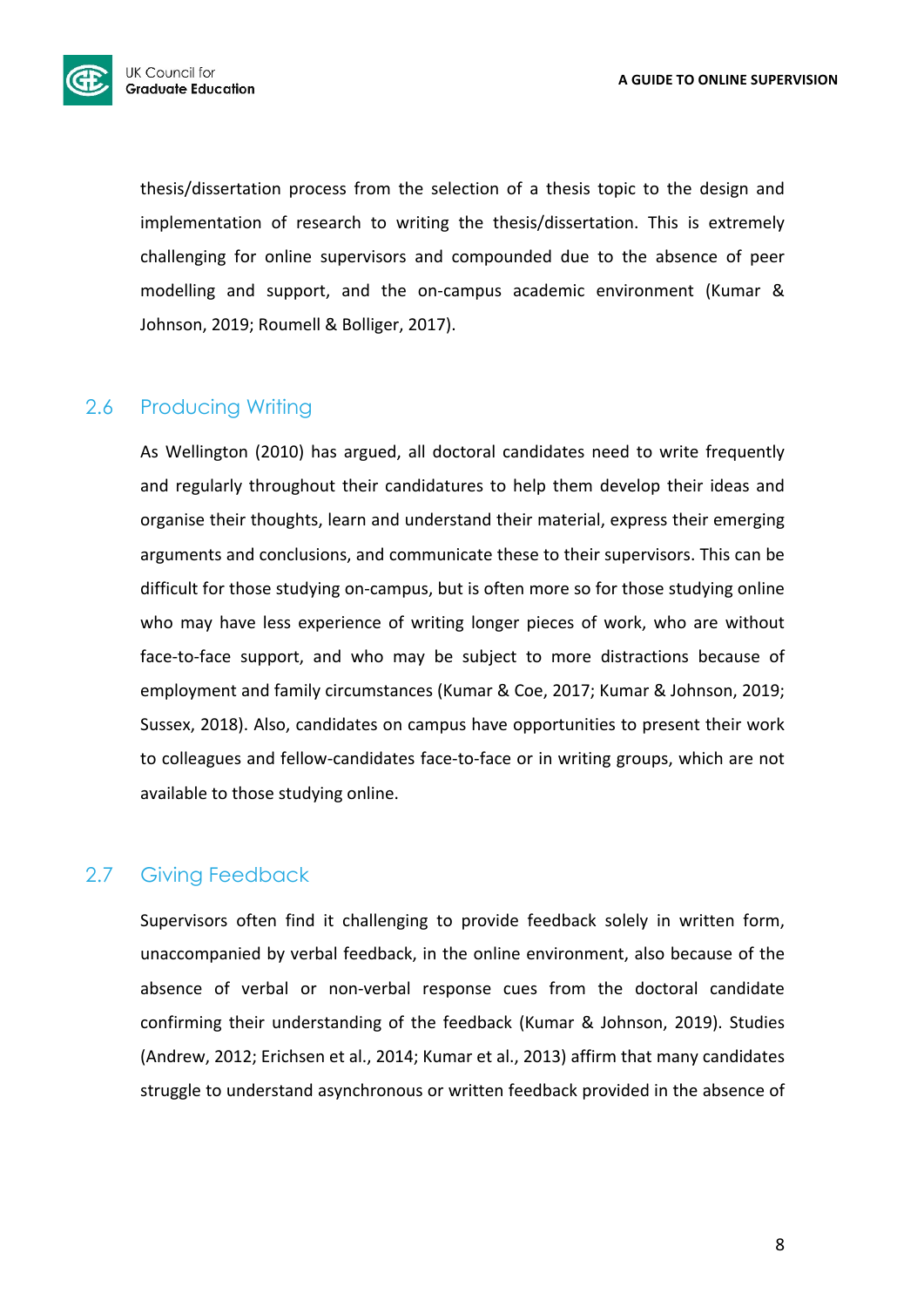

verbal cues (for example, tone of voice) and/or find it unduly critical, and can as a result lose confidence and/or motivation.

## 2.8 Isolation

The thesis/dissertation process is isolating and challenging even for doctoral candidates in on-campus programs (see for example Donelan, 2016; Jairam & Kall, 2012; Janta, Lugosi, & Brown, 2014). These challenges are compounded in the online environment where candidates are not on a campus, are not surrounded by peers, professors, and research activities, and lack opportunities for sharing, collaborating, and interacting with peers and experts (Kumar & Johnson, 2014). Likewise, if supervisors are unable to work on-campus, the absence of informal and formal conversations about candidates, strategies, and policies can cause a sense of isolation.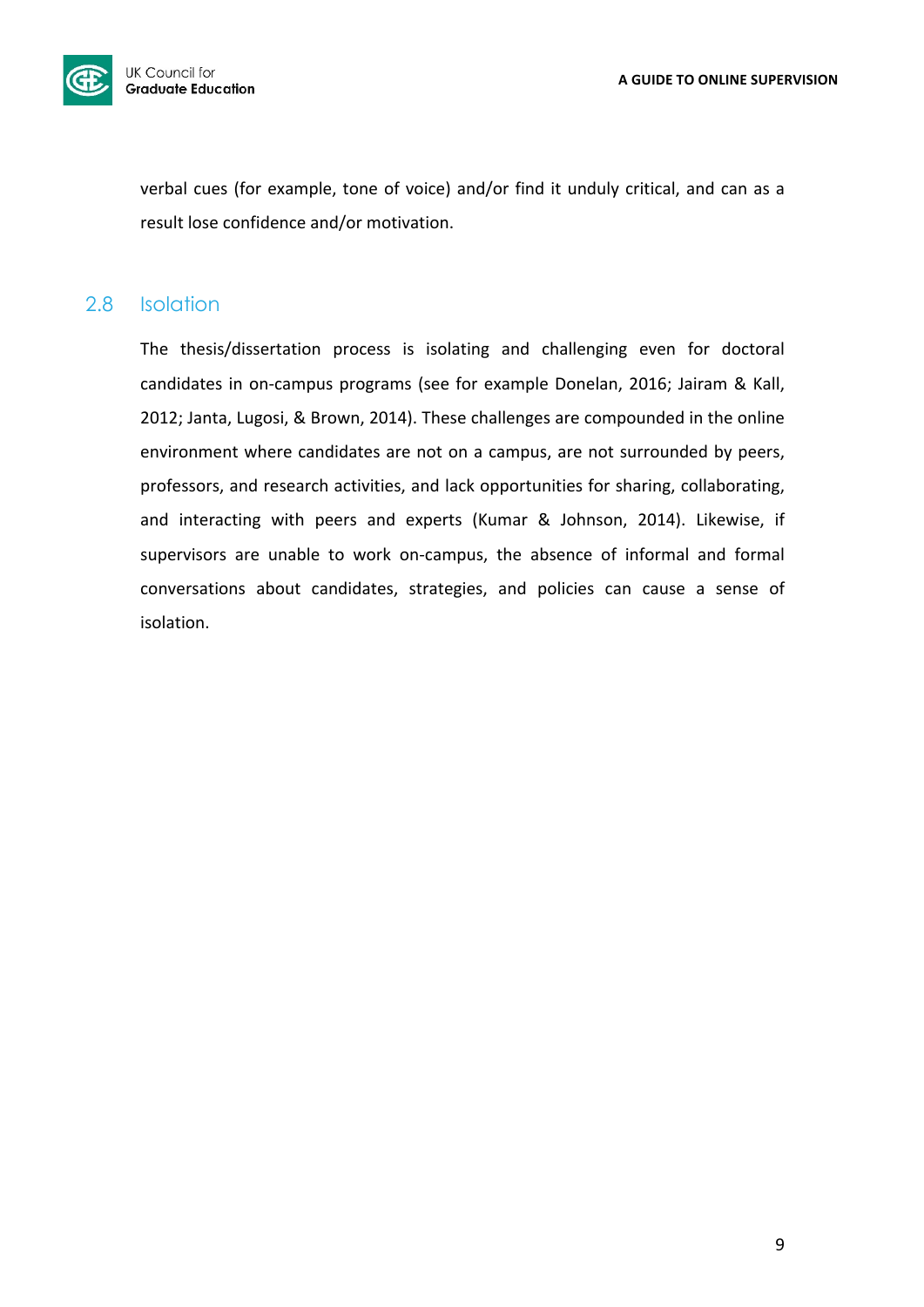**UK Council for Graduate Education** 

## **3 Strategies and Practices**

It should be recognised that many strategies and practices suggested in this guide overlap with those for effective or successful in-person supervision.

But there is one major difference; when interacting on a campus, supervisors have multiple opportunities (formal and informal) and many cues (for example, body language) to do these things face to face, whereas online they have to be created, planned, and structured with much more intentionality and purpose (Kumar & Coe, 2017; Kumar & Johnson, 2019).

## 3.1 Connecting

## **Guidance**

- Initiate and schedule the first meeting in the online environment, even in the case of pre-existing relationships.
- Establish a convenient common time across time zones (if applicable) that works for both supervisor and doctoral candidate.
- Identify a mode of communication (for example, telephone, audio conference, or video conference) for the meeting that both supervisor and candidate are comfortable with, and that takes into account the technology access for both (for example, if bandwidth availability is a problem for either candidate or supervisor, it might not be possible to hold a quality video conference and an audio conference would be more conducive to avoid technical problems during the meeting).
- Establish and communicate 'virtual office hours' at regular intervals (for example, weekly or bi-weekly) and identify a permanent virtual location (for example, Zoom link) where the supervisor will be available.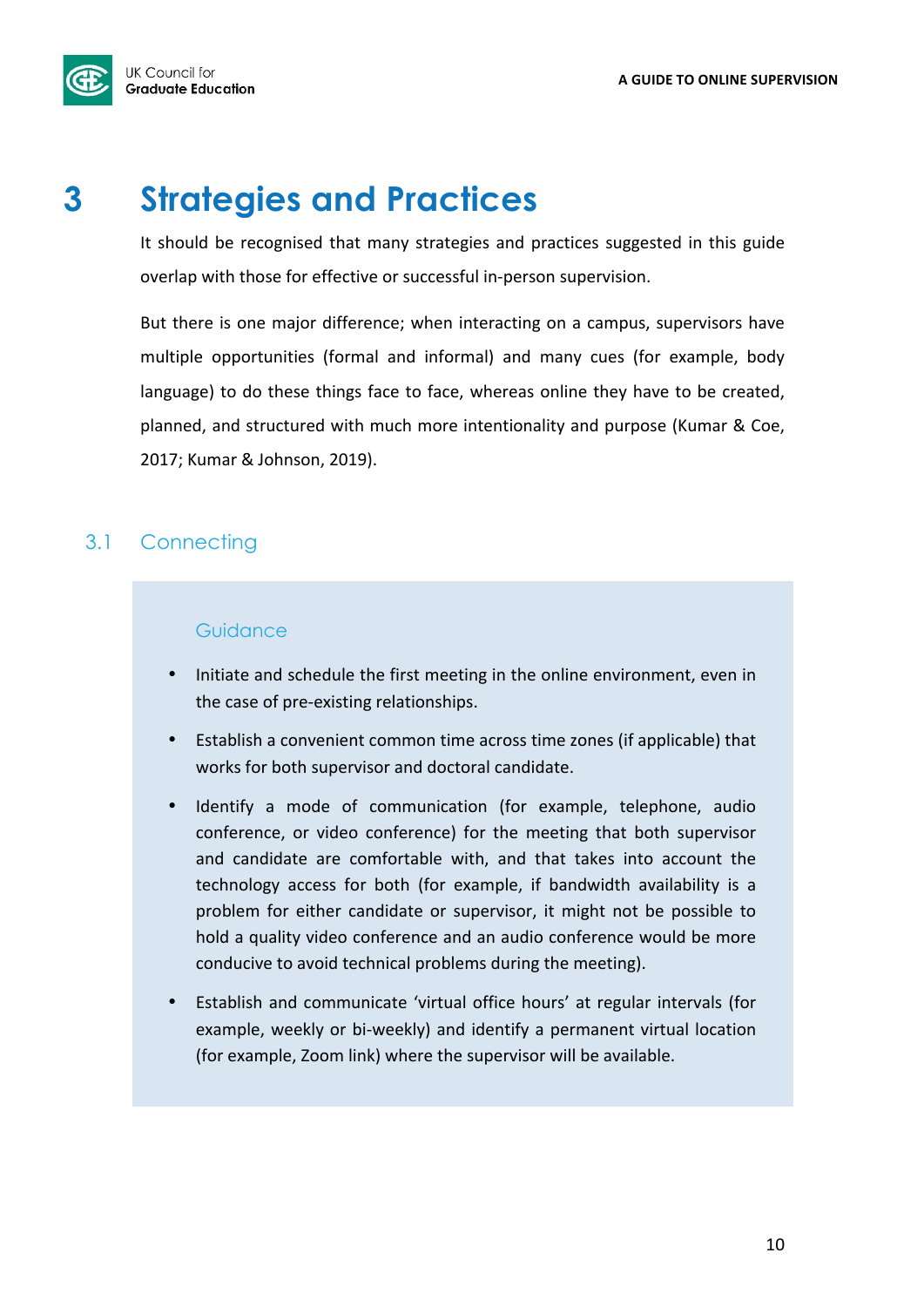

## Supporting Evidence

Studies (Erichsen et al., 2014; Kumar & Johnson, 2019; Kumar, Johnson, Dogan, & Coe, 2018) have found that doctoral candidates largely hesitate to initiate contact with their supervisors online, and that it is often necessary for supervisors to connect with candidates and establish a mode of communication in the online environment. Where supervisors and candidates are in different time zones, account needs to be taken of this in scheduling meetings. Likewise, access to technology or the quality of connections where the supervisor and candidates are located should also be taken into consideration. In addition, to help candidates who might need spontaneous meetings and to protect supervisor time outside formal supervisions, Wisker (2007) and Nasin and Matfakheri (2013) suggest that supervisors should schedule a regular virtual 'office hour'.

## 3.2 Communicating

## **Guidance**

- Initiate and lead online communication at least for the first few months of the online supervisory relationship. As doctoral candidates become more comfortable with supervision and the research process, consider a gradual transfer of responsibility for communication to the candidate.
- Schedule online meetings with candidates at least once a month. In the initial phases of research or to build a relationship with the candidate online, more frequent meetings might be needed.
- Choose and use technologies based on the goals of the meeting (for example, if discussing data analysis, a technology that enables screen sharing might be needed) and access to technology at that time. This can change during the process based on the location of the supervisor and candidate.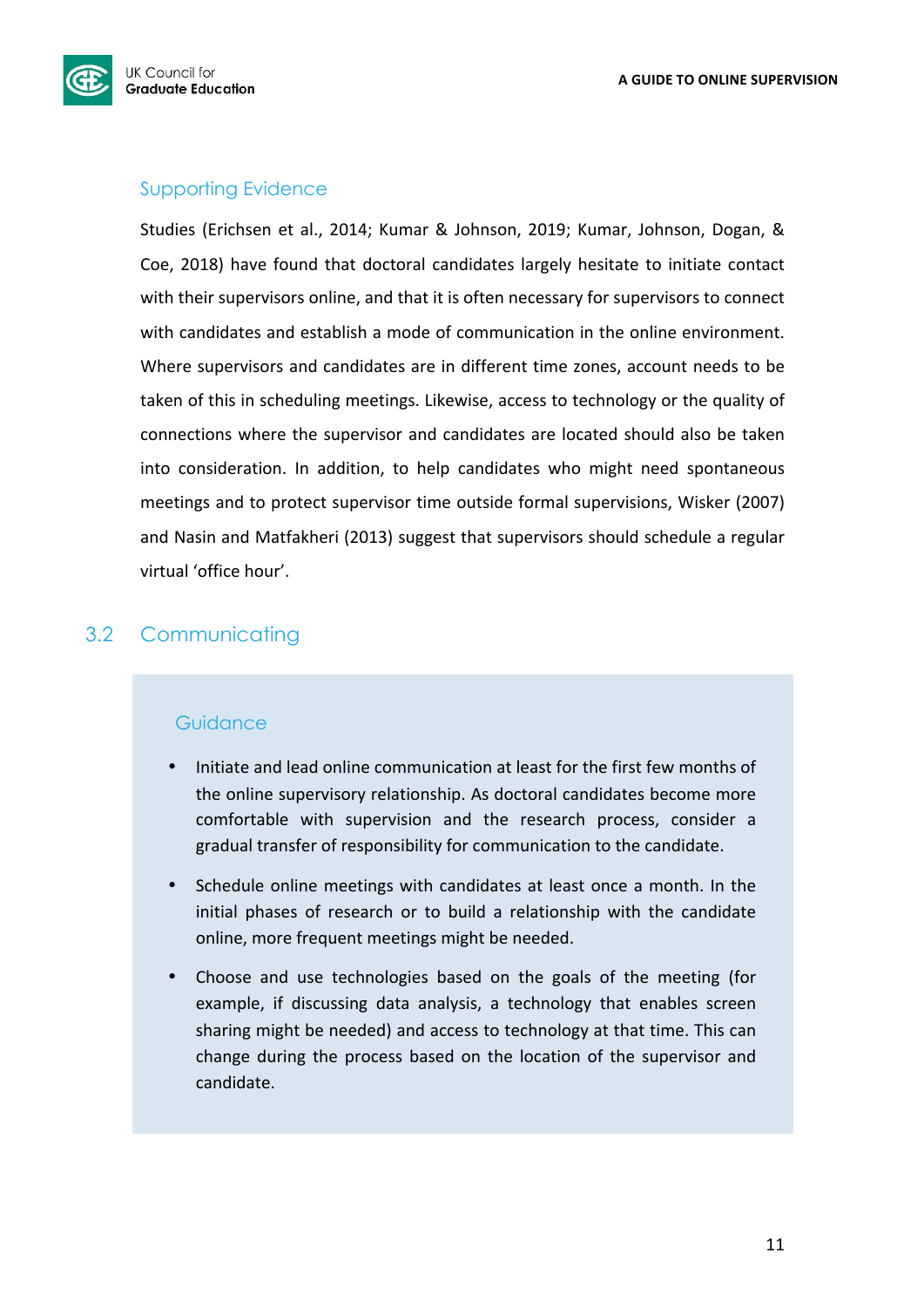

## Supporting Evidence

Given that there will be few if any face-to-face meetings, the first priority in any online supervisory relationship is to establish a communication strategy. This, as Albion and Erwee (2011) have pointed out, needs to cover who communicates, when and how.

With regard to the 'who', Watts has suggested:

...maintaining effective communication is the responsibility of the supervisor, as part of both what the student [or sponsor] is paying for and if the informal, if not explicit, learning contract between them (2008, p 371).

At the same time, as doctoral candidates make progress during the thesis/dissertation, supervisors have found it valuable to establish the expectation that the candidate will communicate with the supervisor at regular intervals, or provide updates (Kumar & Johnson, 2019).

With regard to the 'when', there is a need to strike a balance between keeping in touch and potentially overloading the candidate (too frequent demands to report on progress) or the supervisor (too frequent demands for help and support). Watts (2008) has suggested that formal supervisions should minimally be scheduled at around one per month. This reduces isolation for candidates, ensures that they feel supported and motivated in an online environment, and enables supervisors to keep track of research progress (Kumar et al., 2018). The frequency of online meetings influences both candidate progress as well as satisfaction in online supervision, with researchers recommending the importance of consistent and frequent communication, but the frequency of meetings might differ based on the stage of the thesis/dissertation process and how much support candidates need at the time (Broome, Halstead, Pesut, Rawl, & Boland, 2011; Jacobs, Doyle, & Ryan, 2015; Kumar & Coe, 2017). For example, during the first year, meetings on a fortnightly basis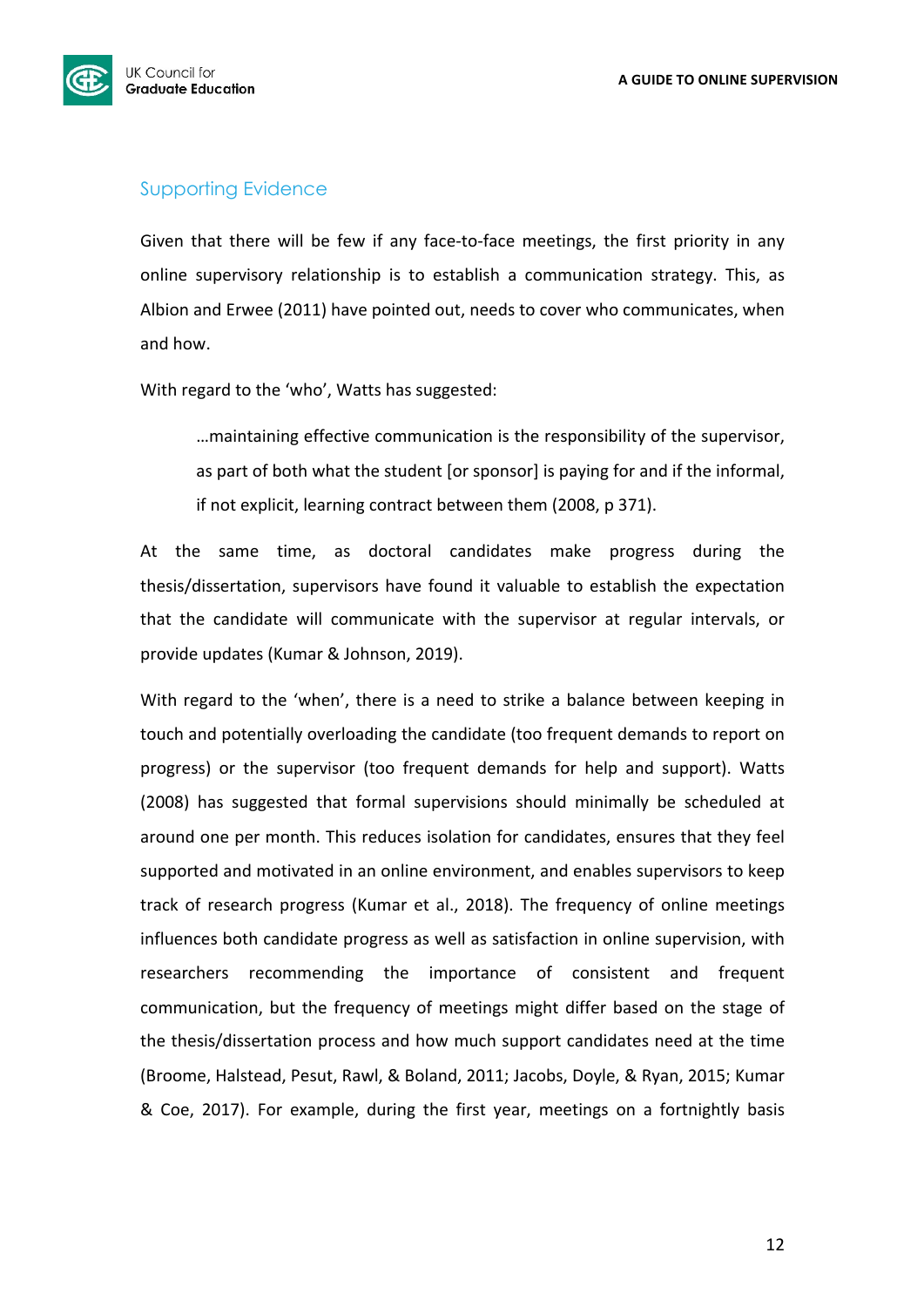

might be more helpful to help candidates get started and to build a relationship with them.

With regard to the 'how', both technology and strategy play a role in a successful online supervisory process. The choice of medium is determined by the preferences of supervisors and candidates, by their access to technologies, and their familiarity as well as expertise in using those technologies. Research (see Dowling & Wilson, 2015; Kumar & Johnson, 2017; Maor et al., 2015) suggests that supervisors and candidates should choose technologies appropriate for their specific context and situation, be it e-mail, phone or audio Skype, videoconferencing tools such as Microsoft Teams or Zoom or social media such as Facebook or Twitter. For example, bandwidth for videoconferencing might be difficult during field research, but possible when the supervisor and candidates have stable Internet connections. Comfort with the technology, and the purpose of the meeting should drive the choice of the technology used during a supervisory meeting. Whatever the preferred medium it is important, as Nasiri and Mafakheri (2015) have argued, not to let the technology become a distraction so that more time is spent trying to get the technology to work than focussing upon the research, so often the simpler the better!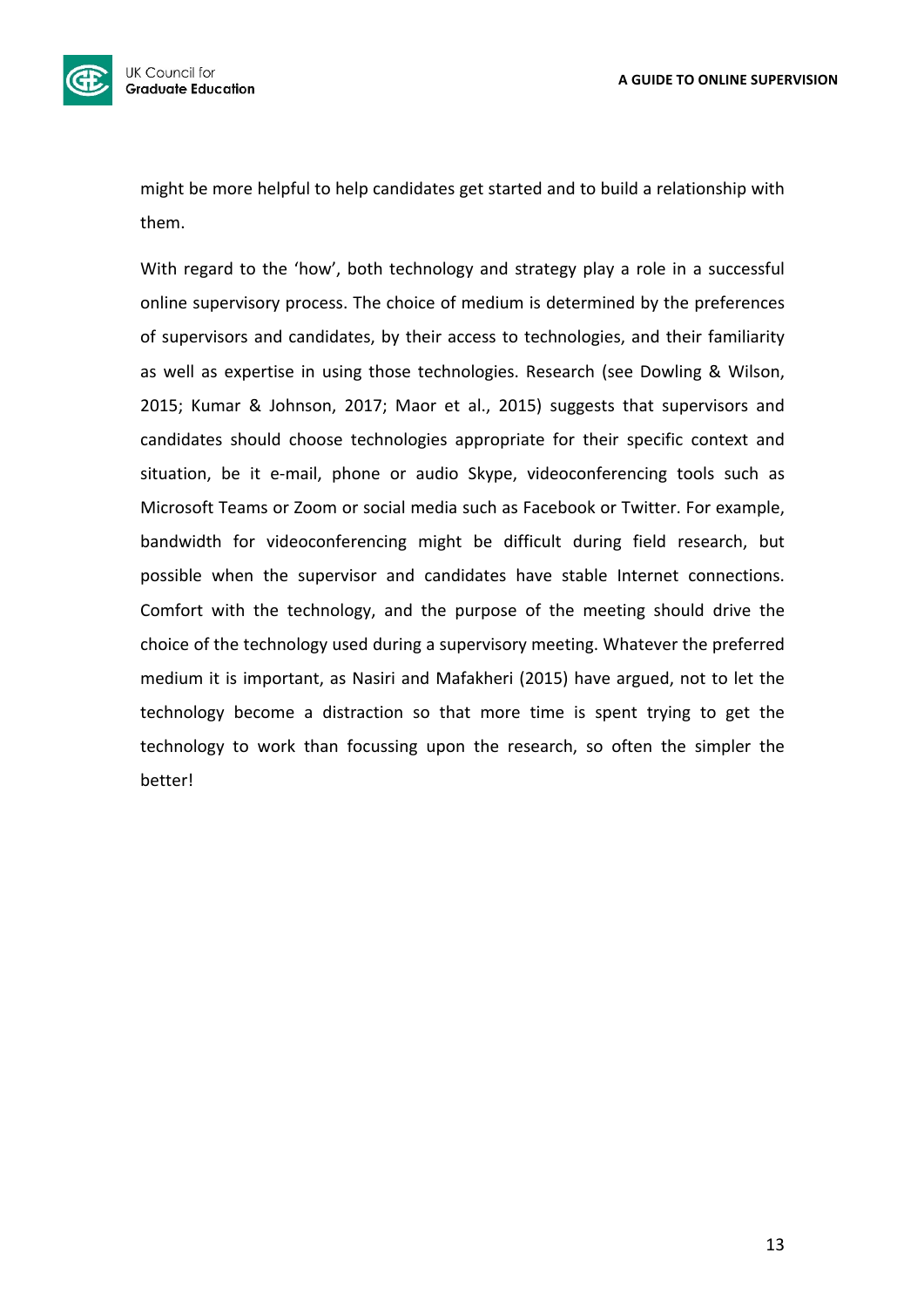

## 3.3 Building a Relationship

### **Guidance**

- If at all possible, try to meet face to face with the doctoral candidate early in the candidature and lay the basis for your future relationship.
- Be aware that, as well as formal communication, informal communication and humour can help to build relationships and establish trust.
- Take time to get to know the personal circumstances of your candidates and to understand how these might impact upon their studies.
- Be flexible, encouraging, and ready (literally) if things become too pressured, to suggest a break.
- In the case of candidates from other countries, find out about social and cultural differences and take these into account when communicating with candidates.

## Supporting Evidence

Supervisors might be fortunate enough to have pre-existing on-campus relationships with doctoral candidates that they build upon online, and this makes the whole process much easier. However, this is not always possible and supervisors may have to embark on a supervisory relationship in the online environment.

The chances of building a good relationship can be greatly influenced by the online presence of the supervisor - the extent to which he or she is perceived to be present and available to the candidate, and is able to convey his/her personality during online communication, despite being geographically at a distance.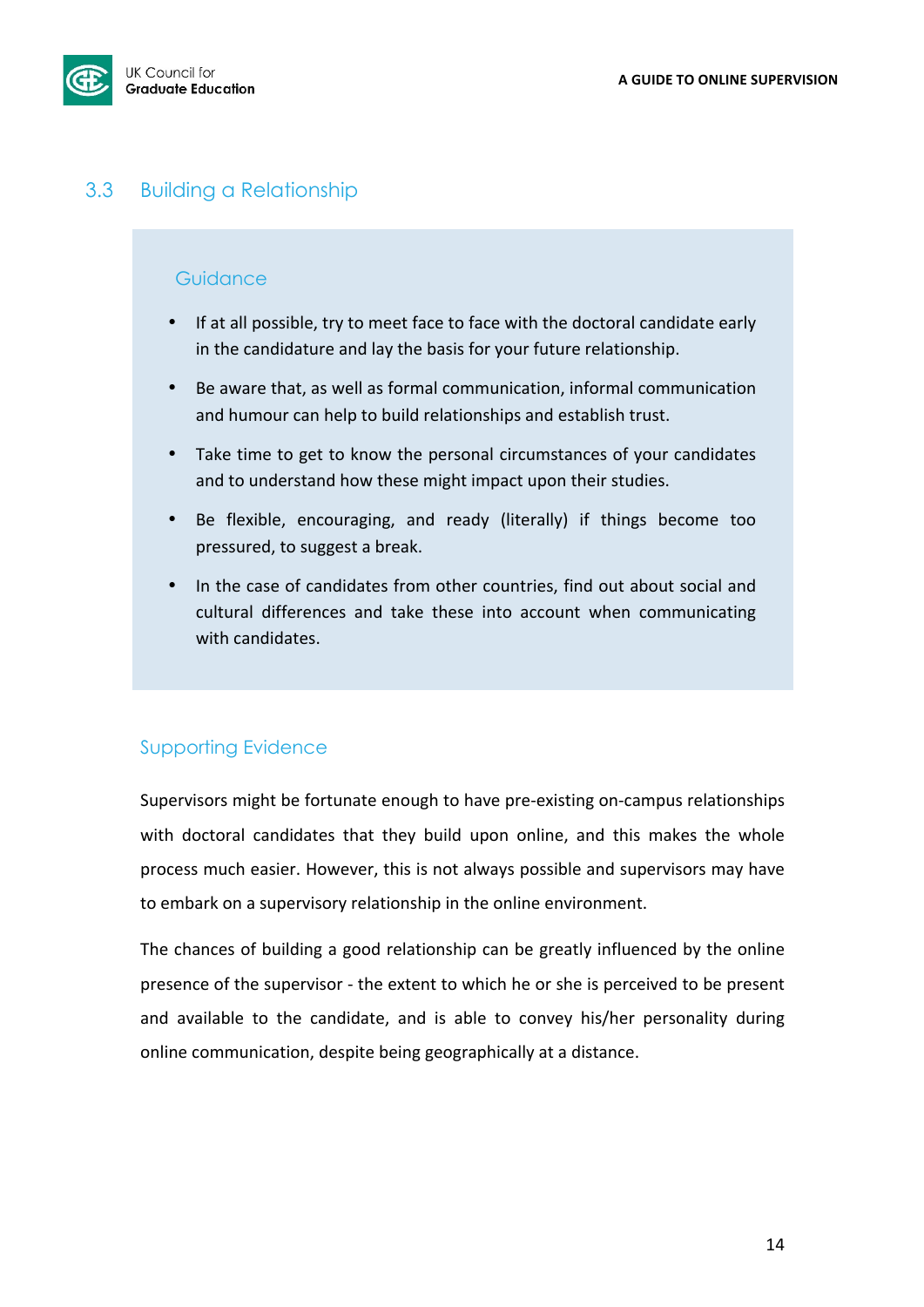

As Schichtel (2010) has shown, in order to convey their personality, supervisors need to be competent in online communication and also socially competent in the online environment. Duffy, Wickersham-Fish, Rademaker, and Wetzler (2018) suggest the use of humour, occasional social and informal interactions online, and the provision of advice can all contribute to building good online supervisory relationships. In utilising humour, it is important to ensure that it is both relevant and appropriate (Bakar, 2019) to the supervision content.

Additionally, it is important that supervisors have an empathy with the issues that can be experienced by their candidates. As Kumar and Johnson (2019) have pointed out, "Unlike full-time on-campus students, who worked with faculty members and had a support network on campus, online doctoral students... worked full-time, many had families, and many were embedded in professional and social communities that did not understand the dissertation process or allow time for it" (p 66). So being flexible, providing encouragement (Erichsen et al., 2014), and knowing when candidates might benefit from taking a break from their studies are all important in building online relationships.

Finally, online supervisors need to be alert to the social and cultural differences that can influence expectations, communication, and understanding between themselves and their candidates and consider and be sensitive to cultural differences when attempting to build supervisory relationships online (Nasiri & Mafakheri, 2015).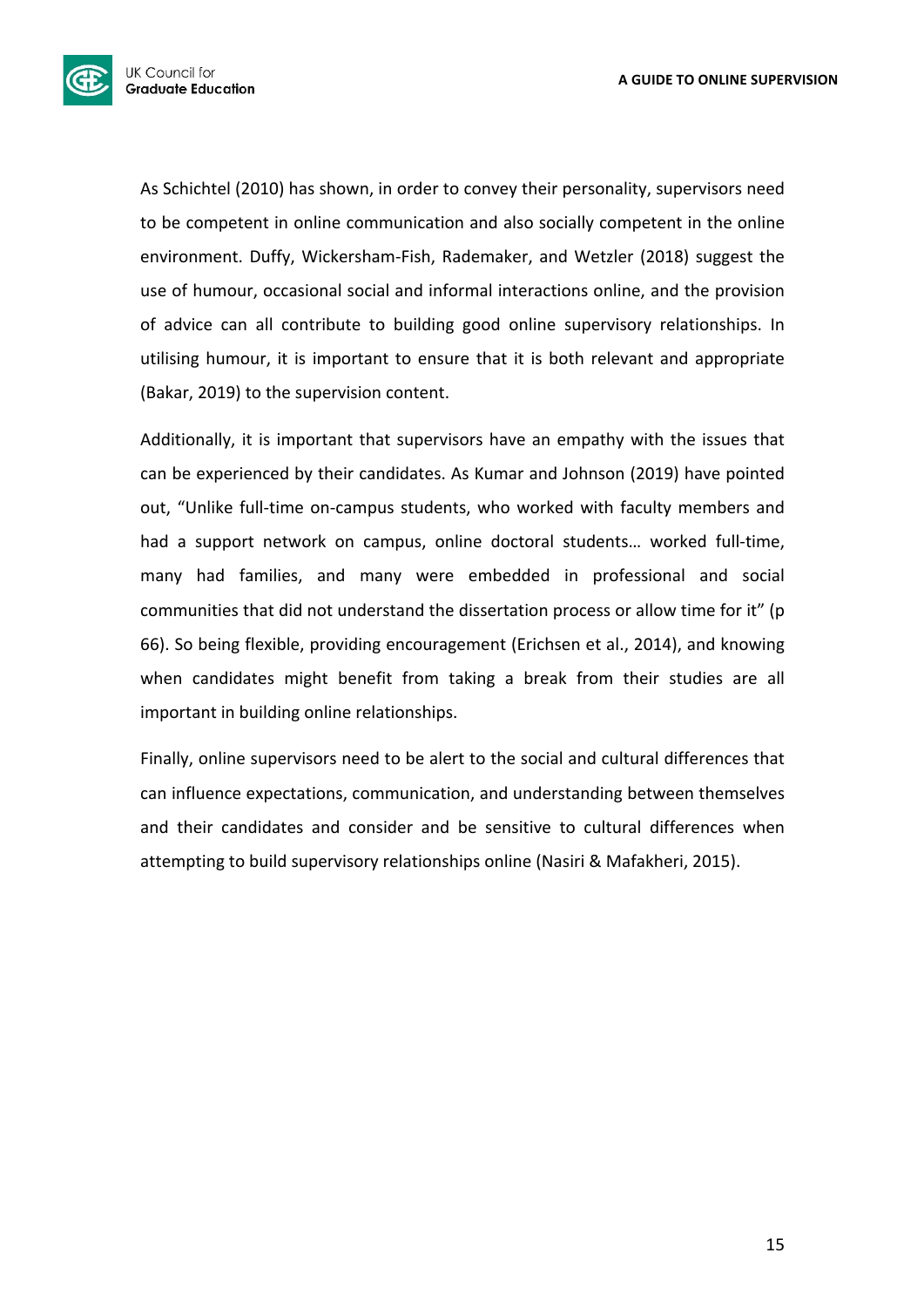

## 3.4 Understanding Expectations

### **Guidance**

- Ensure that your doctoral candidate has an induction into the institution, its policies and procedures, the programme, and research resources.
- Spend time at the start of the relationship with the candidate developing a mutual understanding of your respective roles and responsibilities.
- Consider formalising this via an agreement or learning contract.
- Identify milestones for the research project and regularly review progress towards them.
- Set deadlines for sharing drafts and giving feedback.
- Put candidates in touch with further advanced candidates to discuss candidate and supervisory roles.

## Supporting Evidence

Induction into the university, its policies and processes, and other resources needed for research (Wisker, 2007) is extremely important for all doctoral candidates, faceto-face or online, to succeed. Institutions, departments or programmes can provide previously scheduled or even pre-recorded online orientations to doctoral programme policies, requirements, and online resources available at the institution for candidates (for example, access to technologies, online tutorials, access to research software) – these can be used by multiple supervisors and can reduce the time and effort expended in these areas by individual online supervisors (Kumar et al., 2018).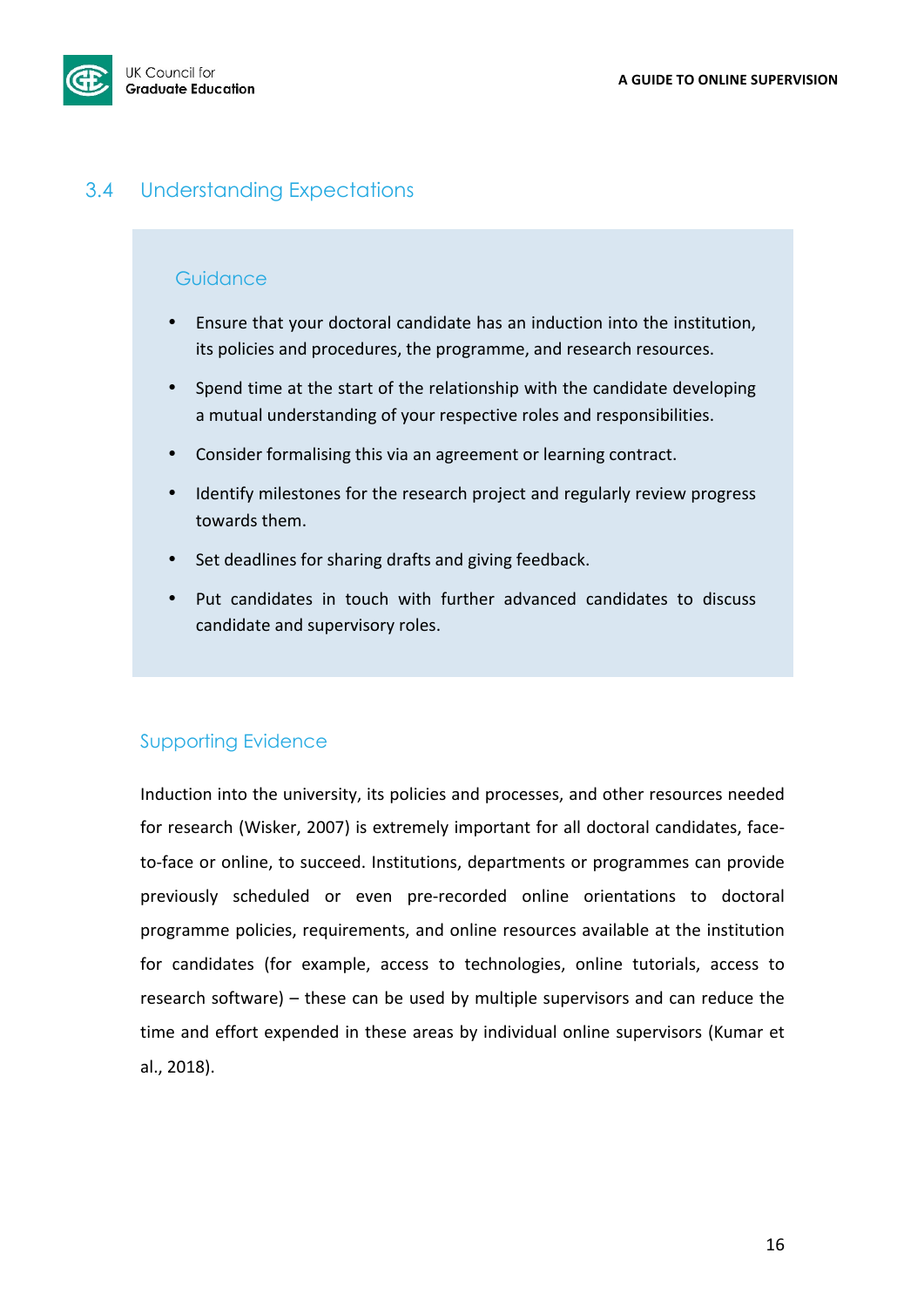

Doctoral candidates (both on-campus and online) often lack the information literacy skills that are foundational to any research or thesis/dissertation project, and are also ignorant of the skills they need or how to acquire them. If they are on campus, they have opportunities to learn through available training, with help from librarians, or from peers. Supervisors whose candidates are not on a university campus can be greatly assisted in this endeavour if institutions provide webinars, step-by-step online tutorials, and resources on library websites about various information literacy topics (for example, searching academic databases, use of bibliographic software) (Kumar & Dawson, 2018). In the absence of such resources, supervisors have found it helpful to collaborate with librarians at their institution who can create, update, and make available such resources for online supervision.

Studies (Guccione, 2018; Heyns et al., 2019; Holbrook et al., 2014; Moxham, Dwyer, & Reid-Searl, 2013) show that it is vital to the success of the candidacy for supervisors and candidate to understand their respective roles. This is normally done face to face, often by going through a questionnaire with the candidate such as the Supervisory Expectations Questionnaire (Kiley & Cadman, 1997). In online supervision, supervisors and candidates can complete the questionnaires independently and then discuss their responses during an online meeting.

A further strategy that can be helpful is to formalise mutual understandings via an agreement or learning contract. These are mandatory in many universities for all doctoral candidates, but they can be particularly helpful in online supervisory relationships where candidates might have no prior exposure to models of supervision or to policies and norms integral to supervision at their university. Negotiation of expectations at the beginning of a relationship or online supervision, and clear written statements of roles and responsibilities can be helpful to both supervisors and candidates (Jacobs et al., 2015). As candidates become independent researchers, and roles change, it is vital that role expectations as well as candidates'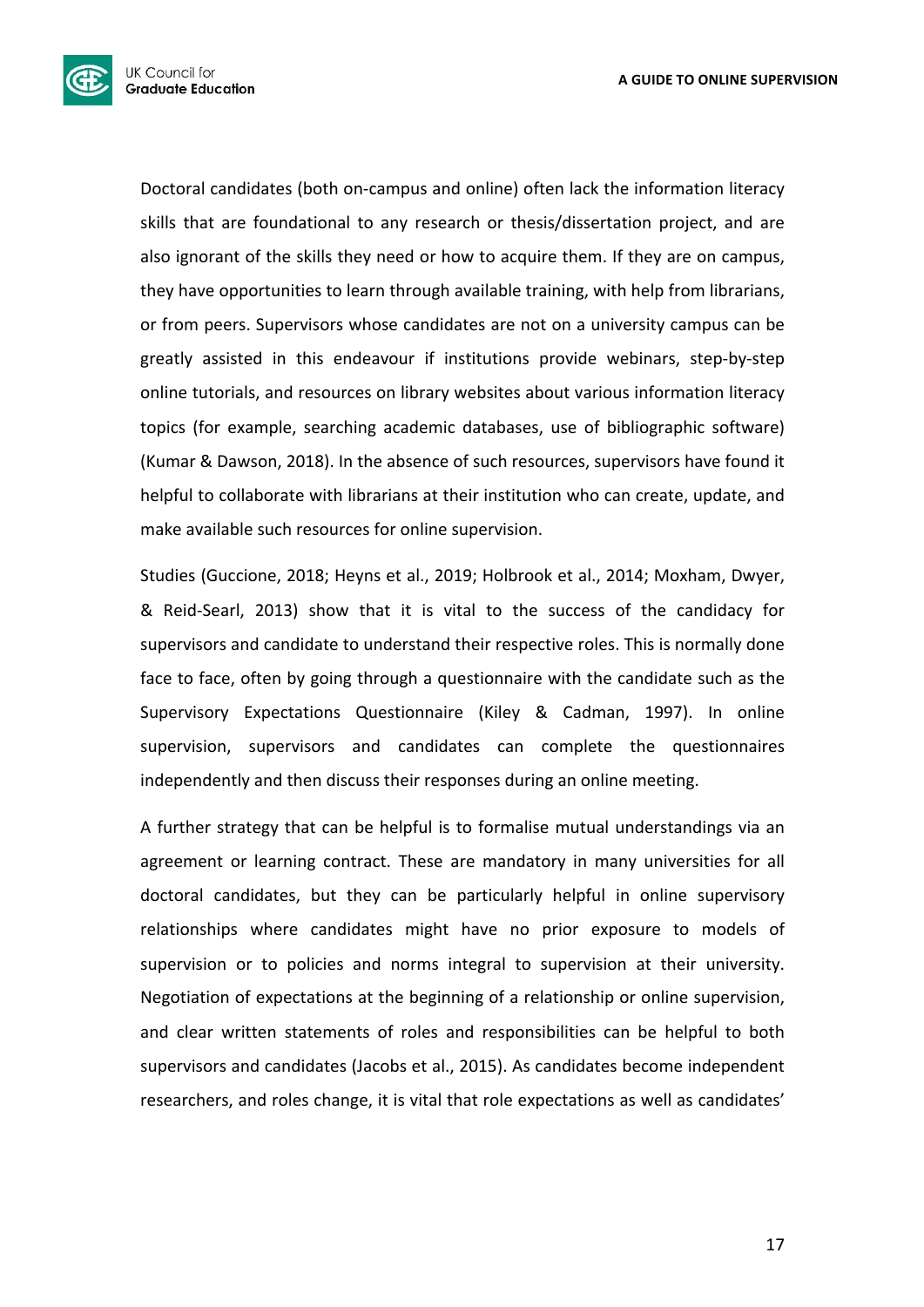

progress towards professional goals are discussed again based on the agreement or learning contract to ensure that they remain aligned.

In the online environment, expectations in terms of the process and timeline also need to be clarified at the beginning and at regular intervals during the thesis/dissertation process. Milestones and deadlines for different parts of the process can increase accountability for both the supervisor and the candidate. In the online environment, where candidates and supervisors do not interact otherwise and conversations cannot happen in passing, candidates and supervisors have found it useful to set deadlines for candidate progress sharing or drafts, and for supervisor provision of feedback (Kumar & Johnson, 2019, Kumar et al 2018). This helps supervisors and doctoral candidates manage their time, and reduces frustration or misunderstandings in the online environment.

Additionally, some supervisors have connected new candidates beginning the thesis/dissertation process with their doctoral candidates who are further along in their research or with those who have successfully graduated so that candidates can receive advice not only about various aspects of the research process, but also about the process of working with that supervisor (Kumar et al., 2018). Such conversations or connections that dynamically occur on campus greatly contribute to candidate success but are often missing in the online environment.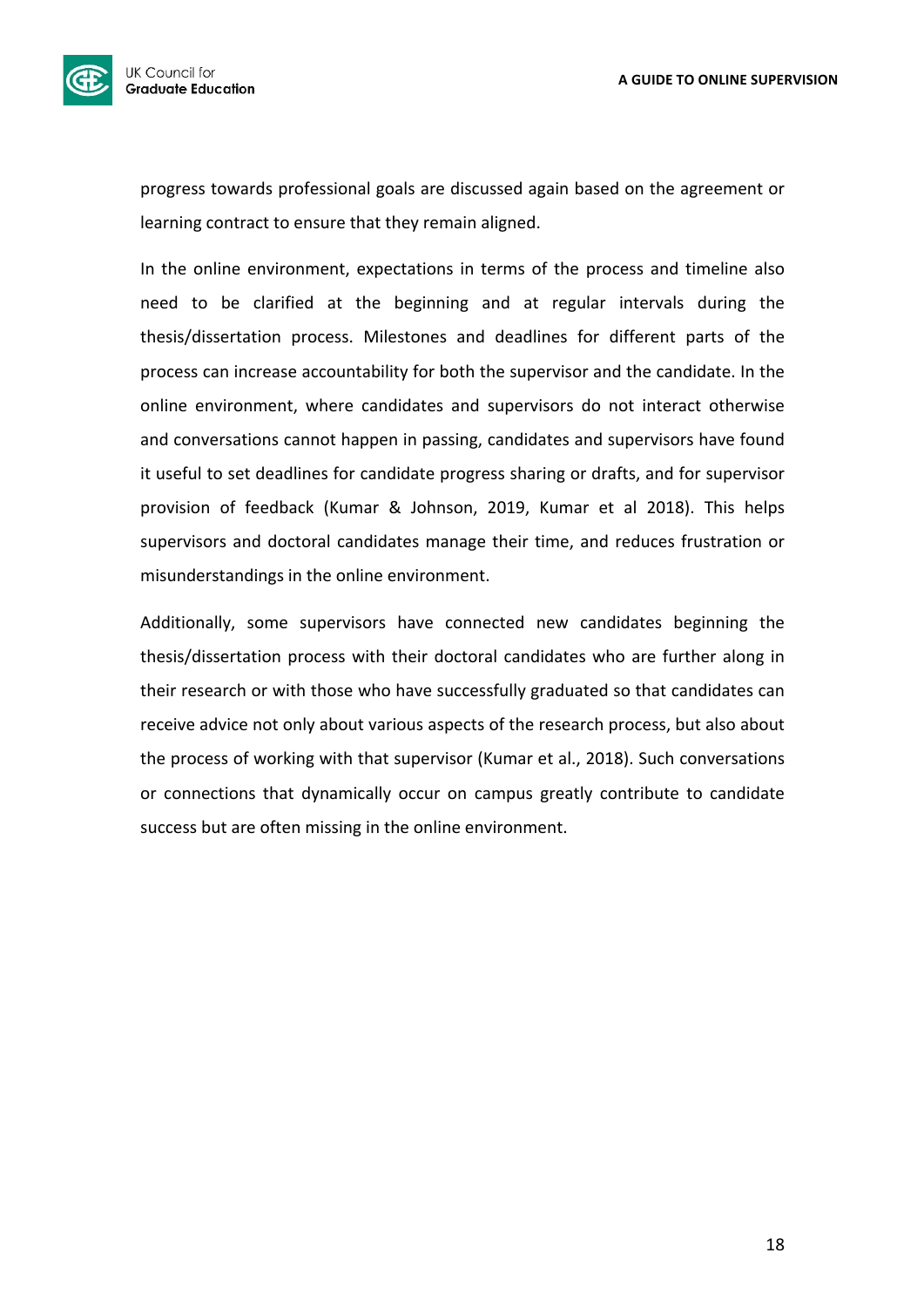

## 3.5 Designing and Implementing the Research Project

### **Guidance**

- Be prepared to assess whether doctoral candidates possess the basic research skills and, where appropriate, support them to acquire them.
- Be able to provide 'scaffolding' in the early stages to help candidates to build their projects.
- Take advantage of videoconferencing software that enables screensharing (for example, Skype, Zoom) for discussions pertaining to data and data analysis.
- Remember that research setbacks can seem less surmountable by online candidates and be prepared if necessary, to intervene.

## Supporting evidence

The process of designing and implementing research for the thesis/dissertation is a complex and challenging endeavour for doctoral candidates in any context (Kiley, 2009). In the online environment, supervisors are often faced with guiding candidates who have not previously conducted research and might not have access to resources available to on-campus candidates. In the absence of research training or courses at an institution that can meet the needs of online candidates, supervisors have to find existing online resources or involve candidates in research projects where they can acquire skills, observe and learn about methods and research processes, and be exposed to other researchers (Erichsen et al., 2014).

With respect to working with online candidates on their research, online supervisors have reported the value of structure and scaffolds, especially when candidates have to conceptualize and communicate research ideas at the beginning of their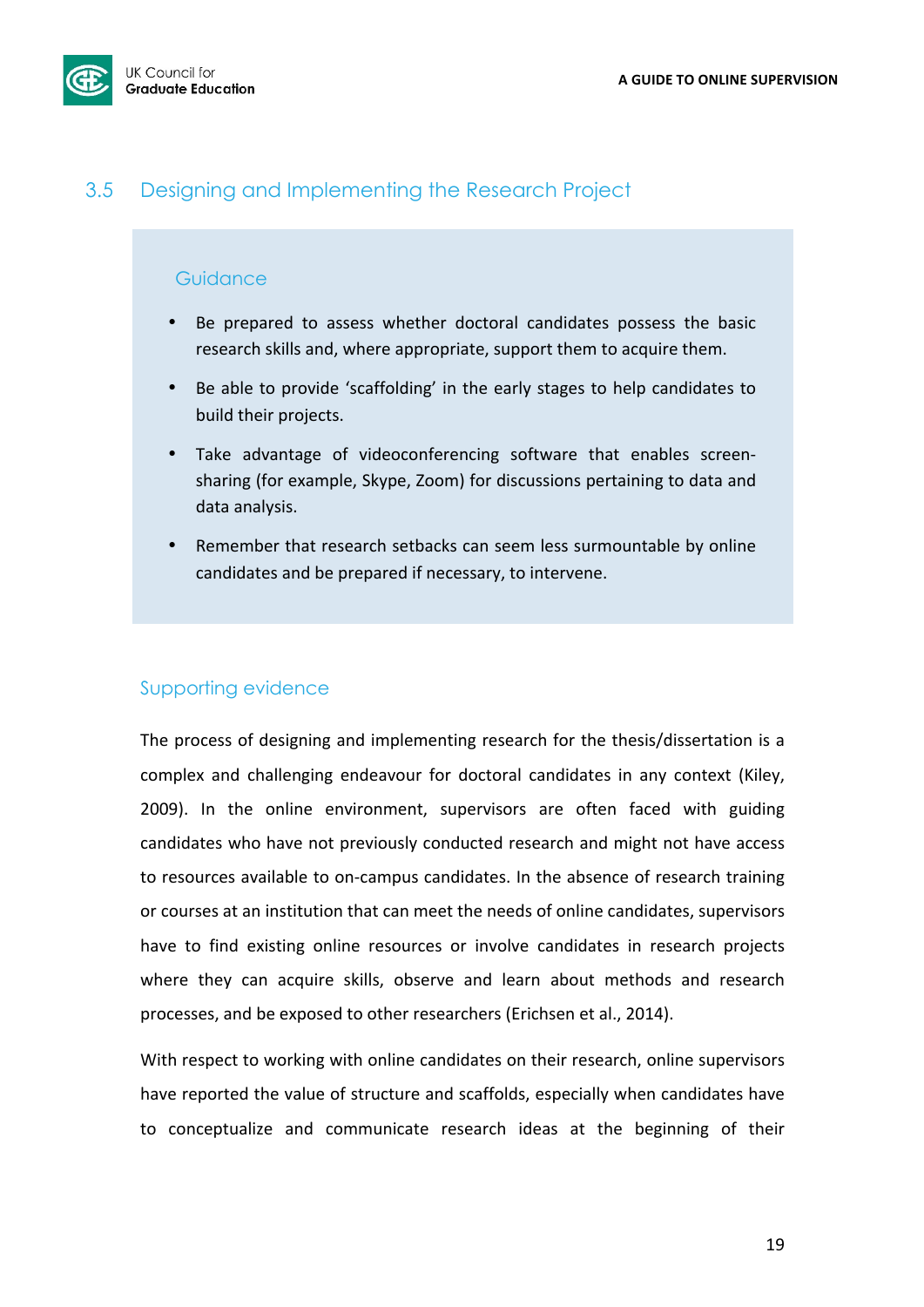

thesis/dissertation. In addition to providing different types of resources, reading lists, online research tutorials or excellent theses/dissertations, online supervisors have found the following strategies successful - breaking down the initial process into concrete steps, providing a list of critical questions or step-by-step activities, and providing templates (for example, for logic models) to help candidates conceptualize their projects, develop research designs, and thesis/dissertation proposals (Kumar & Johnson, 2017, 2019). Examples of research or grant proposals and applications for ethical approval of research can also be helpful to candidates.

Such scaffolds motivate and guide online candidates who might not know where to begin or how to proceed, and also help supervisors avoid multiple drafts or conversations that do not encompass required components of research processes. Kumar and Johnson (2019) term these activities as research education that supervisors in an online environment find necessary to develop a quality research product, the thesis/dissertation. As in most supervisory relationships, the balance of supervisor guidance and candidates' independent work has to be constantly negotiated and changed. Supervisors have reported beginning the supervision process in the online environment with structure and scaffolds, but gradually moving towards more candidate autonomy and independence as candidates become more comfortable with research processes (Kumar & Johnson, 2019).

The use of screen-sharing during videoconferences for discussing data, data analysis procedures, and clarifying candidate questions about their findings has been valuable to supervisors and candidates in online supervision (Kumar & Johnson, 2019; Kumar et al., 2018). Candidates can share their data analysis or procedures within their research software (for example, SPSS, Atlas, NVivo) with their supervisors to clarify any questions. This also helps supervisors to identify any discrepancies in data or procedures, and also to model processes for candidates, if necessary.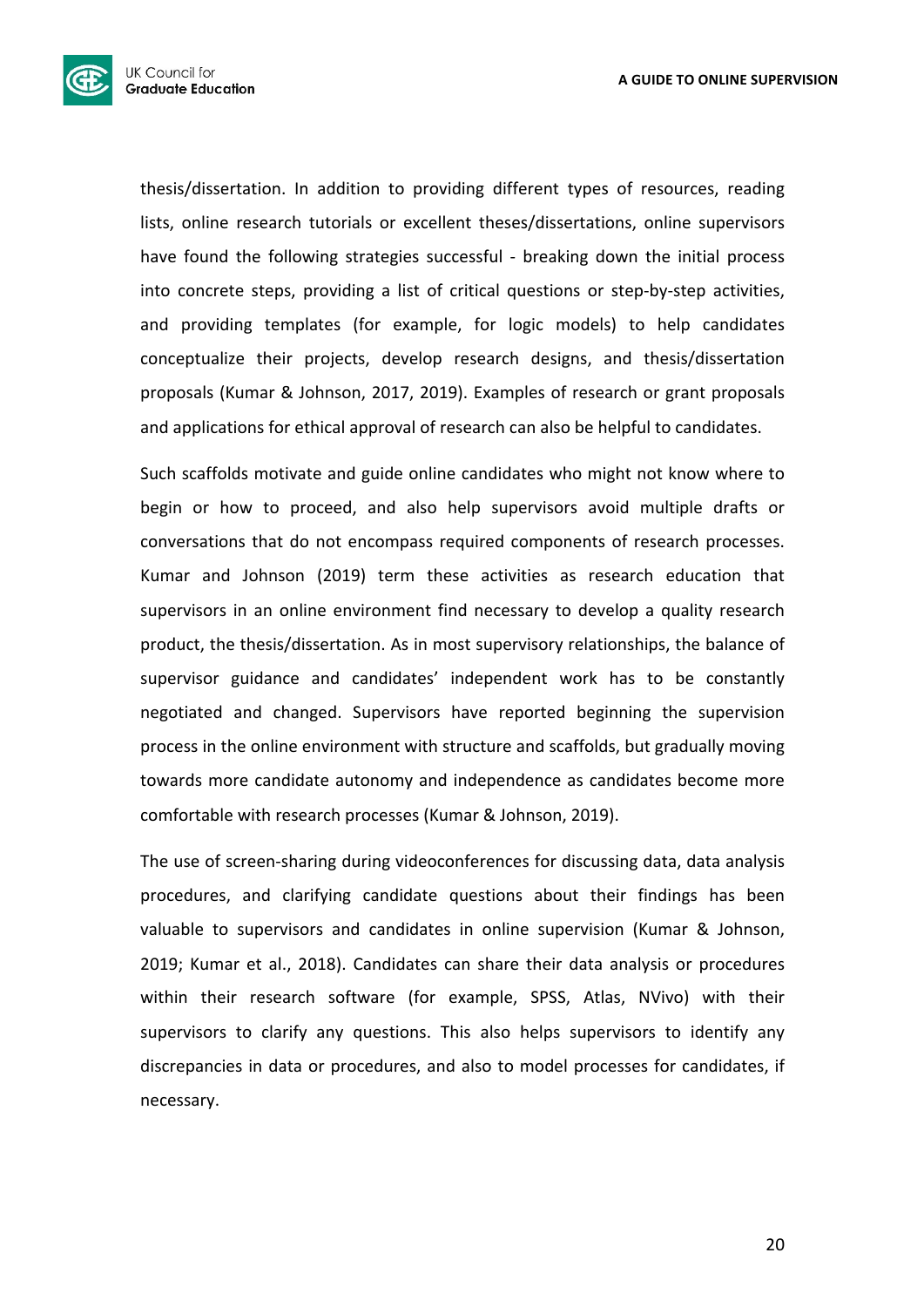

As well as supporting the research project, supervisors have to support the candidate to undertake it, advise on academic problems, and demonstrate and model personal and professional ethics (Fedynich & Bain, 2011). Once their topics have been identified, research plans produced, and project-related skills developed, candidates often expect the remainder of their research to be plain sailing, for example a simple linear progression through theory, hypotheses, methods, data collection, data analysis, and results. Setbacks in research  $-$  the hypotheses unexpectedly disproved, the experiments that won't work or give negative results, the statistical analyses that contradict each other, the documents that offer inconsistent interpretations of events  $-$  can come as a shock to research students. This may be less of an issue for on campus candidates who have opportunities to observe others conducting research and peers with whom they can discuss and, hopefully, resolve, any issues. Supervisors may then need to be prepared to intervene more frequently to support online candidates to see how they might overcome academic problems with the research (Kumar & Johnson, 2014).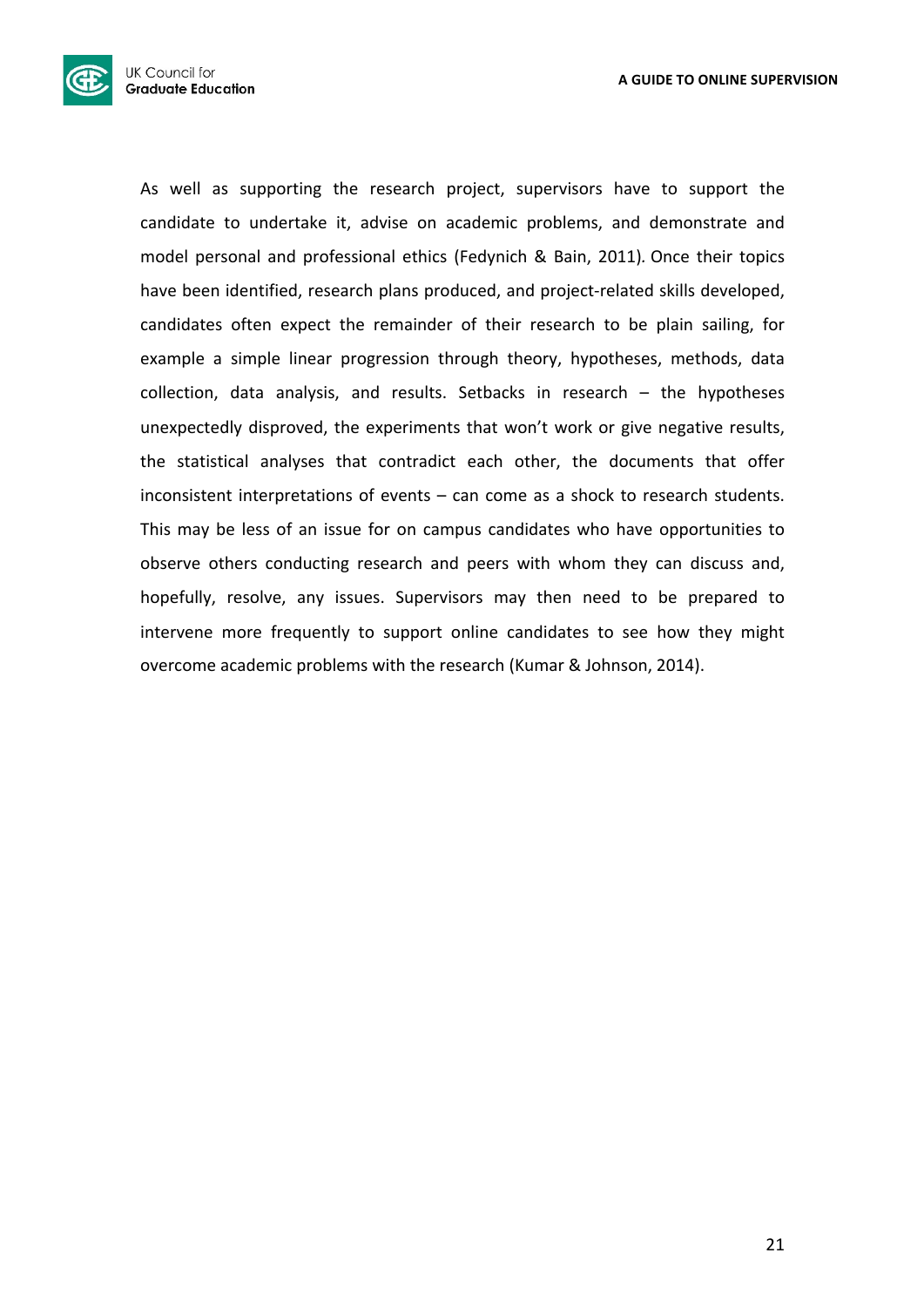

## 3.6 Producing Writing

## **Guidance**

- Start off small and build up to larger pieces of work.
- Provide examples and exemplars of good writing in the discipline(s).
- Discuss writing conventions in terms of citation and referencing.
- Encourage the use of bibliographic software (for example, EndNote, Refworks) for the use of in-text citations and references while writing.
- Where appropriate, refer candidates to institutional sources of support for academic writing.
- Offer advice on writing strategies.
- Establish peer support groups to facilitate writing.
- Provide opportunities for candidates to disseminate their work and receive feedback, for example, online journals, journal clubs and research conferences.

## Supporting Evidence

Here, sources of support for producing writing are, in many cases, identical for online and on-campus candidates.

Where candidates have limited experience of writing longer pieces of work, it can be helpful for supervisors to start off small by asking for short pieces of work, for example book or article reviews, building up to longer pieces of work, for example short research write-ups, and then proceed to ask for lengthier texts, for example a literature review (Wolff, 2010).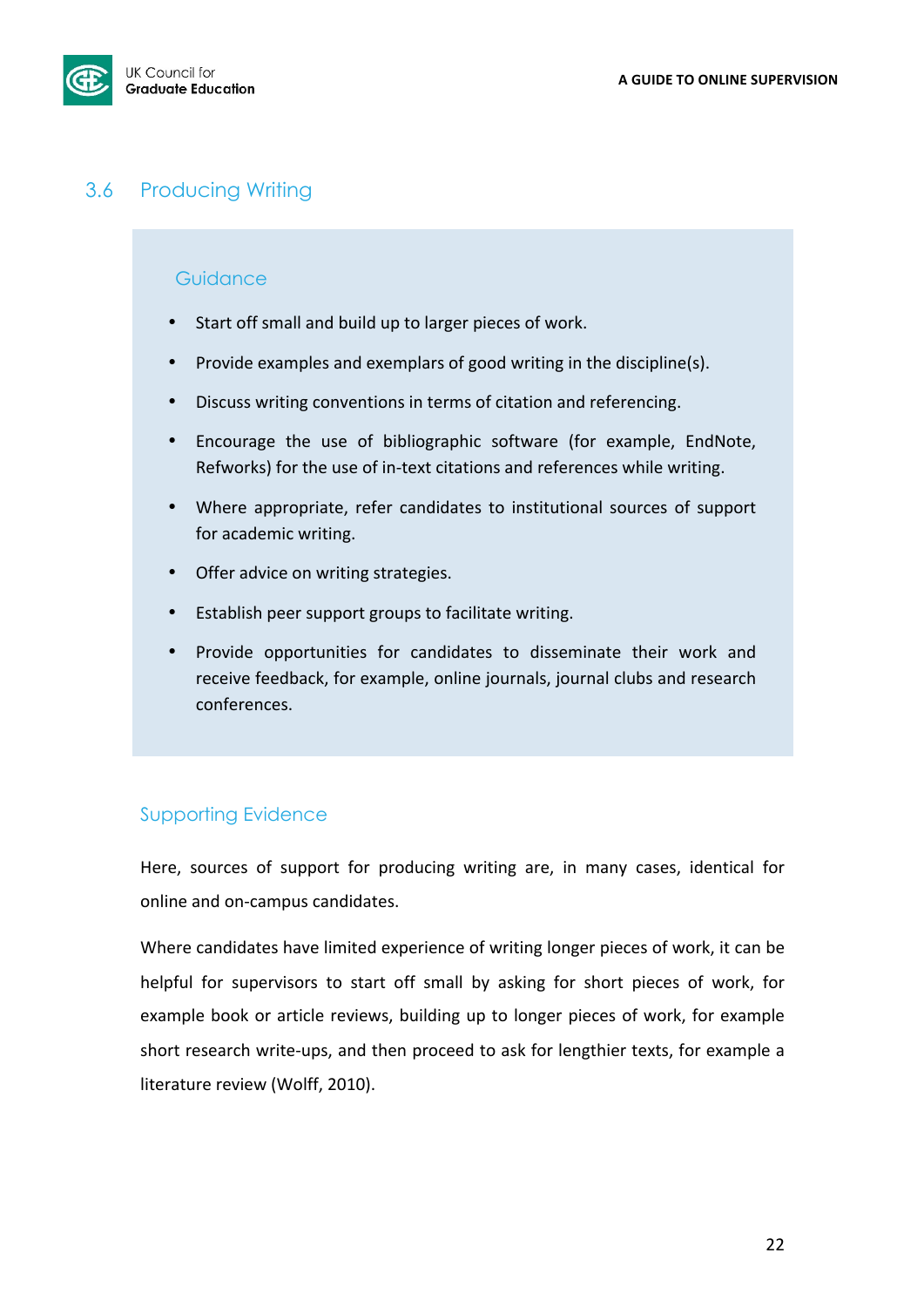

A further initial strategy can be to provide candidates with examples and exemplars of writing in the field so that they can become accustomed to the disciplinary genre(s) (Economou & James, 2017). It can be very helpful if online supervisors are able to discuss exemplars with their candidates, particularly if the latter emanate from cultures which have different conventions in terms of citations and referencing (Viera et al., 2013).

In addition, many institutions now have academic writing and support centres, and candidates can be pointed in their direction. Candidates should be introduced to bibliographic software (for example, Endnote) during the first year to facilitate intext citations and bibliography management in their writing (Kumar & Dawson, 2018). The use of a shared library (within Endnote, for example) can be valuable to doctoral candidates as well as the supervisor. The supervisor can initially add seminal scholarship in the research area to get the candidate started, and the candidate can maintain the library with new resources thereafter, ensuring all resources for the thesis are easily available to both.

Often, online candidates have multiple pressures from family and employment commitments, and finding time to write can be a problem. Here, supervisors can assist by discussing writing strategies with them, for example 'bingeing' on writing when they do have stretches of time and 'snacking' between other activities when time is at a premium (Murray, 2014).

Further strategies include establishing 'buddy' systems whereby more advanced online candidates mentor less advanced ones in their writing (Terrell, Snyder, & Dringus, 2009), establishing candidate-only writing groups (see Kozar & Lunn, 2015), or providing both lateral and vertical support for writing with candidates reviewing each other's work before a final review by the supervisor (Kumar & Johnson 2019) which may be conducted by videoconferencing (Konings et al., 2016).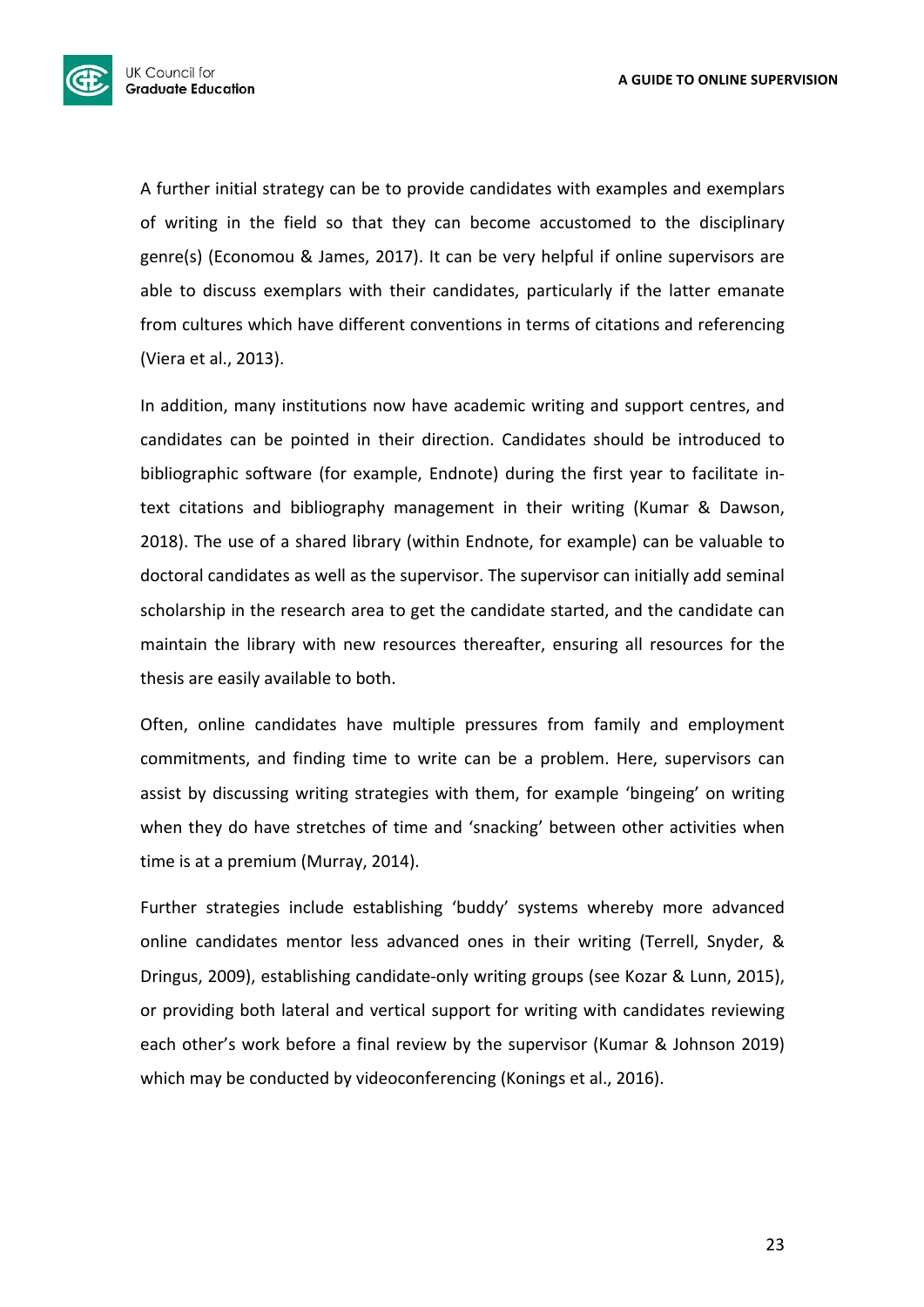

One area where online candidates are at a disadvantage compared to their oncampus counterparts is in terms of opportunities to join in the research lives of academic departments, which studies (Gardner, 2009; Lovitts, 2001) have shown are crucial to timely completion. Here it is possible for supervisors to provide or ask departments to provide comparable online opportunities, for example journals, journal clubs, and annual research conferences.

## 3.7 Giving Feedback

### **Guidance**

- Discuss the provision and reception of feedback with your candidate.
- Remember that feedback has emotional connotations, and structure it accordingly.
- Keep the bigger picture in mind and not just the spelling and grammar.
- Respect the candidate's identity as a writer.
- Accept that candidates have the right to disagree.
- Follow up asynchronous feedback with synchronous feedback.
- Always feed-forward as well to enable your candidates to act on your feedback.

## Supporting Evidence

In both on-campus and online provision, it is important for supervisors to discuss with candidates how they provide feedback, how feedback is crucial to scholarly excellence, and how they themselves handle feedback (for example, peer reviews of journal article submissions).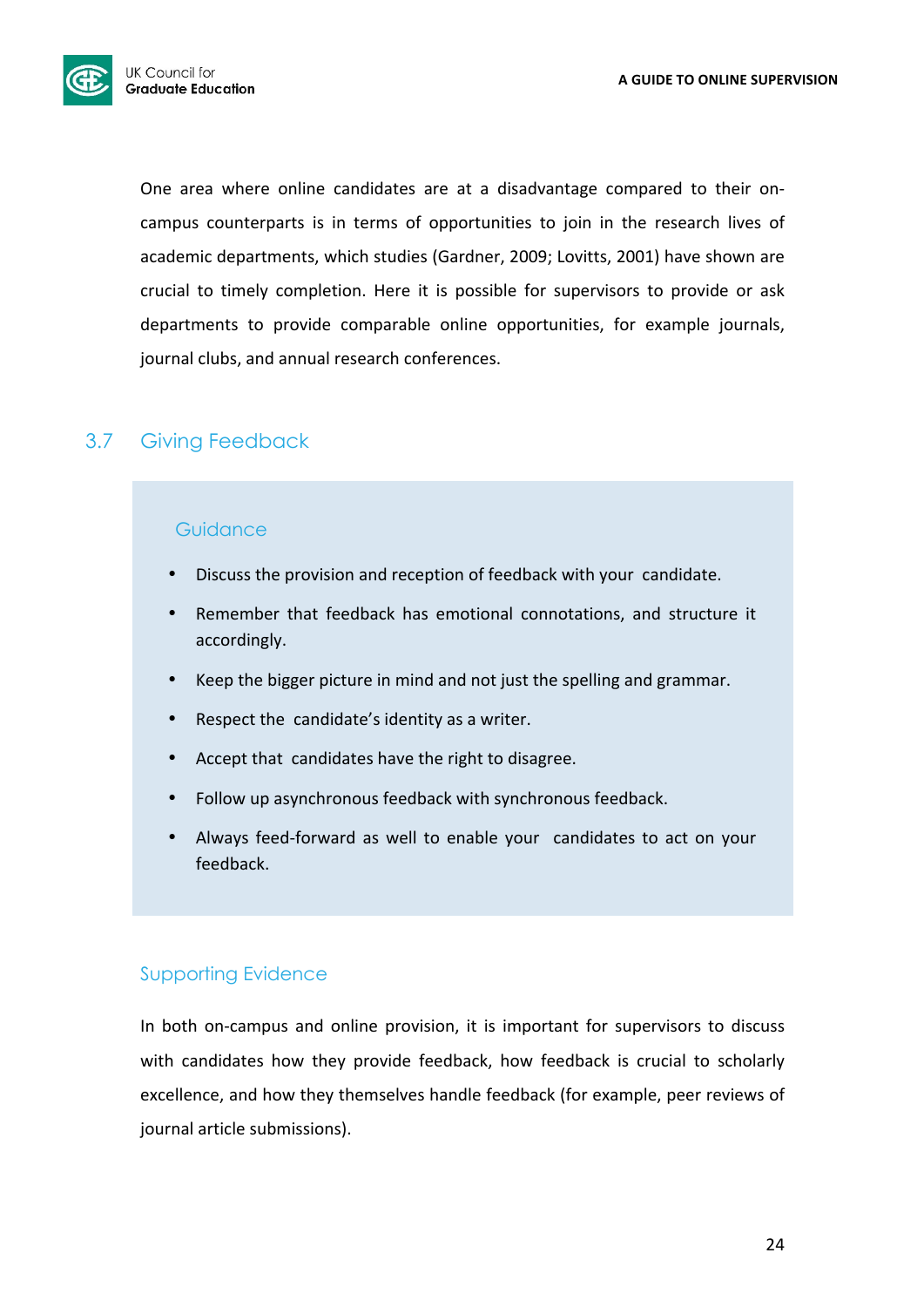

But this is even more important in the online environment where candidates do not have the privilege of being part of an on-campus research culture or group. Consequently, they might perceive feedback as being about them personally, get extremely demotivated, and no longer communicate with the supervisor online. So, it is important to clarify the purpose of feedback and how it should be received.

The emotional connotations also need to be kept in mind in designing feedback. Here, one technique is to use the "sugaring the pill" technique (Hyland, 2001) where supervisors can start with a positive note about the written draft and then make suggestions on what changes need to be done and end with more positive and kind words. Research on feedback suggests that feedback providers must encourage motivational beliefs. Expressive feedback, such as praise, developmental criticism and offering opinions are useful to enhance self-esteem of the writers and have been reported to provide the most benefit to learners (Kumar & Stracke, 2007).

It also needs to be kept in mind that feedback should really concentrate upon the substance rather than just the style. Some supervisors tend to focus on the mechanics of writing and spend a lot of time correcting editorial aspects of the writing. However, international research on feedback has clearly evidenced that focusing on editorial matters has limited use (Bitchener, Basturkmen, & East, 2010). Feedback is not error correction. Supervisors are not editors and at this level of education, the role of the supervisor is to focus on the scholarship. When supervisors are distracted with editorial matters by becoming "forensic", they tend to lose the bigger picture of the draft they are reading and this can be to the detriment of the development of the research project.

Another temptation which supervisors need to be aware of, particularly with electronic submissions, is to "get into" the draft and start manipulating by changing sentence structures and adding/deleting what they have written. When supervisors do this, they are in fact taking away the voice and identify of the writer! If there are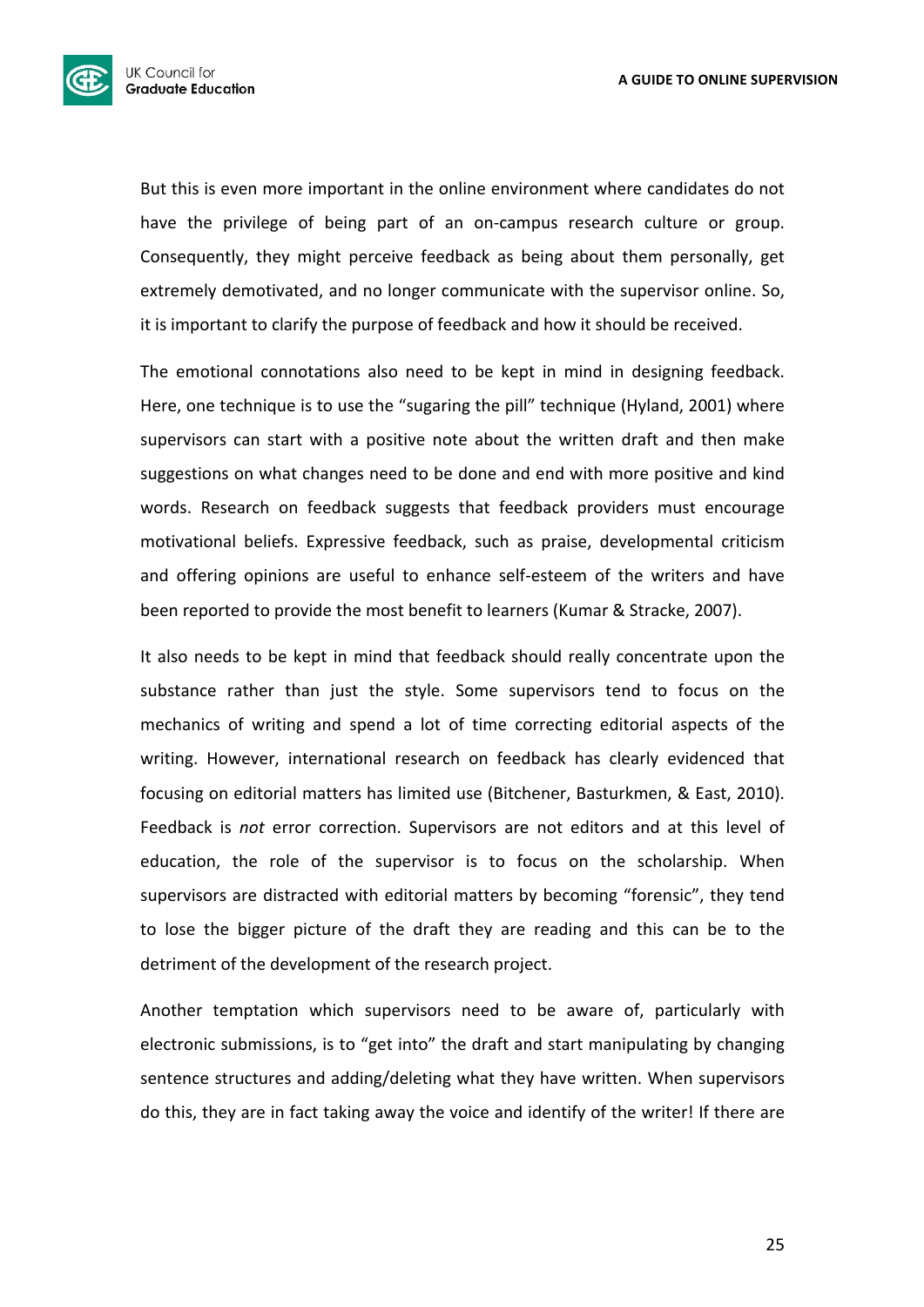

issues with the writing, perhaps, a comment or suggestion would be pedagogically appropriate as a teaching tool rather than manipulating the writer's text and taking away the writer's identity (Pare, 2011).

Of course, candidates may not agree with your feedback, which can be disconcerting. But when you provide feedback, you need to allow the writer to decide if they want to accept or reject feedback is an invitation for them to reconsider what they have crafted (Pare, 2011). If writers ignore your feedback, do not despair as ignoring feedback is a form of learning too (Carter & Kumar, 2017). If supervisory team members provide conflicting feedback, this is an opportunity to reinforce the notion that knowledge is always contestable in academia. The supervisor can mentor the candidate to justify feedback that is ignored  $-$  this is perfect training if candidates want to write for journals at some point in time.

With on-campus candidates, feedback is often given in writing and then followed up by a meeting with the supervisors to discuss the points made and give candidates the chance to seek clarification or argue their case. The parallel for online candidates is to send them written comments within a document (asynchronous feedback), allow them time to reflect and to formulate responses or questions, and then convene a meeting (visual and/or oral) in real time for discussion and clarification (synchronous feedback) (Despande, 2017; Kumar & Johnson, 2019).

A final matter is for you and your candidate to agree what is to be done with the feedback, that is, to feed forward. 'Feed-forward' needs to be well directed, dialogic and contains enough information for the writer to revise and improve their work (Stracke & Kumar, 2016). This can be done in writing by giving detailed advice or by using probing directive questions such as suggestions, questions or instructions (Kumar & Stracke, 2007), but again good practice would be to reinforce this through synchronous feedback.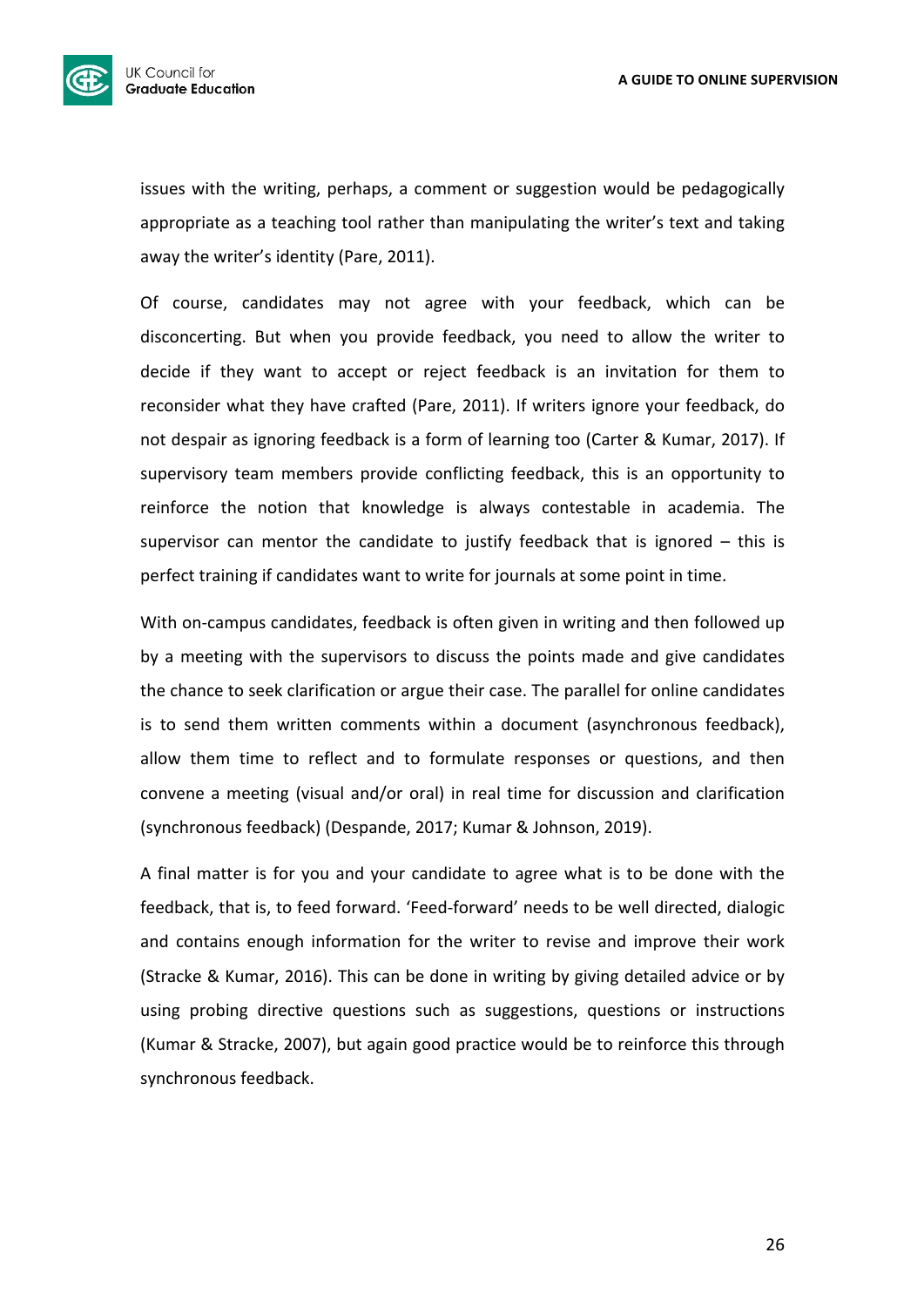

## 3.8 Isolation

## **Guidance**

- Create a group email or social media group to share resources and disseminate information among a group of candidates.
- Organize virtual group meetings of candidates at different stages of the thesis/ dissertation process to share their work.
- Establish an online portal for resources and documents common to the research group.
- Meet at a seminal annual conference (if possible) to enculturate candidates into the discipline and research community.
- Encourage candidates to connect with leading scholars on social media relevant to their discipline (for example, Twitter, LinkedIn).
- Encourage candidates to participate in activities by leading professional organizations in their discipline.
- Encourage candidates to, if possible, engage with researchers you know of in their field in local institutions.

## Supporting Evidence

When working with multiple candidates on their theses/dissertations in the online environment, supervisors have found it useful to engage in a combination of group and individual supervision to help candidates stay connected, build peer relationships, and collaboratively learn about research processes (Kumar & Johnson, 2019; Roumell & Bolliger, 2017).

Although candidates might be at varying stages of their research projects, they benefit from belonging to a group and developing a community; sharing their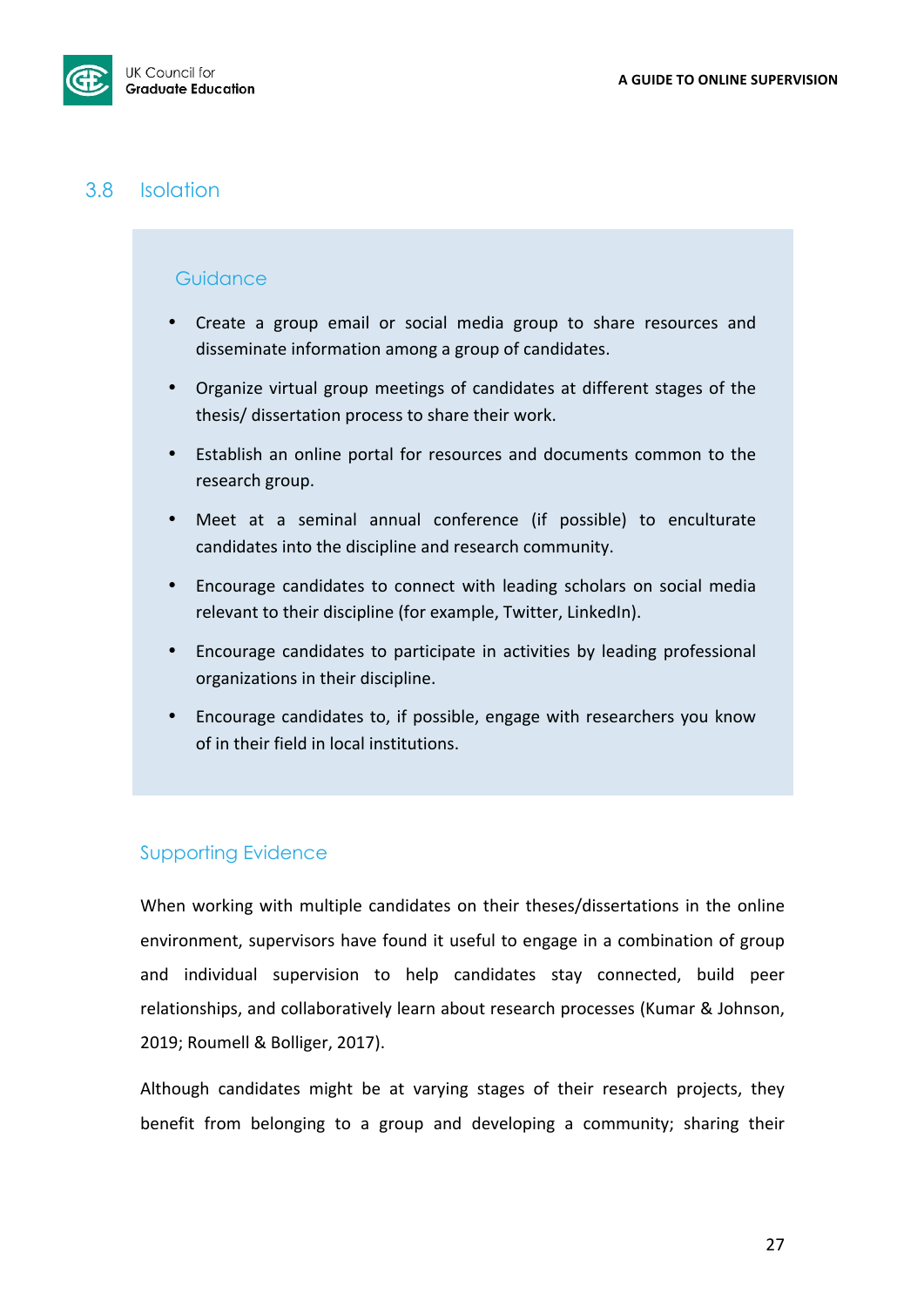

progress, challenges, resources and experiences; and supporting each other both academically and psychosocially (Kumar et al., 2018). This also reduces the need for supervisors to explain more general research or thesis/dissertation processes to individual candidates working at a distance, because candidates are exposed to others in the group who are engaged in various parts of the thesis/dissertation process. Additionally, candidates themselves may have research expertise that they can share with other candidates. Doctoral Peer Support Groups have been reported to provide additional opportunities to develop graduate attributes and contribute to university efforts to instill these attributes by taking into account experiential learning (Stracke & Kumar, 2014).

Similar to individual online supervision, supervisors should initiate communication and provide structure in online group supervision in the form of regular group meetings, clear agendas and expectations for participation, templates or job-aids that can guide candidates, and peer review and feedback.

Other successful strategies in group-supervision include candidate presentations of progress during online meetings; usage of cloud storage for shared resources; discussions of time management strategies, writing challenges, or work/life balance; and provision of feedback to peers on their writing (Kumar & Dawson, 2018).

While the research project is the main focus of online supervision during the thesis/ dissertation process, candidates' professional development and preparation for integration into the academic community is also a goal of doctoral education. Online supervisors can reduce the isolation and disconnectedness felt by candidates conducting research at a distance by encouraging them to participate in the activities of professional organizations in the discipline (for example, webinars, conferences), join special interest groups or research groups focused on their specific research areas, attend annual national or regional conferences in their field, and participate in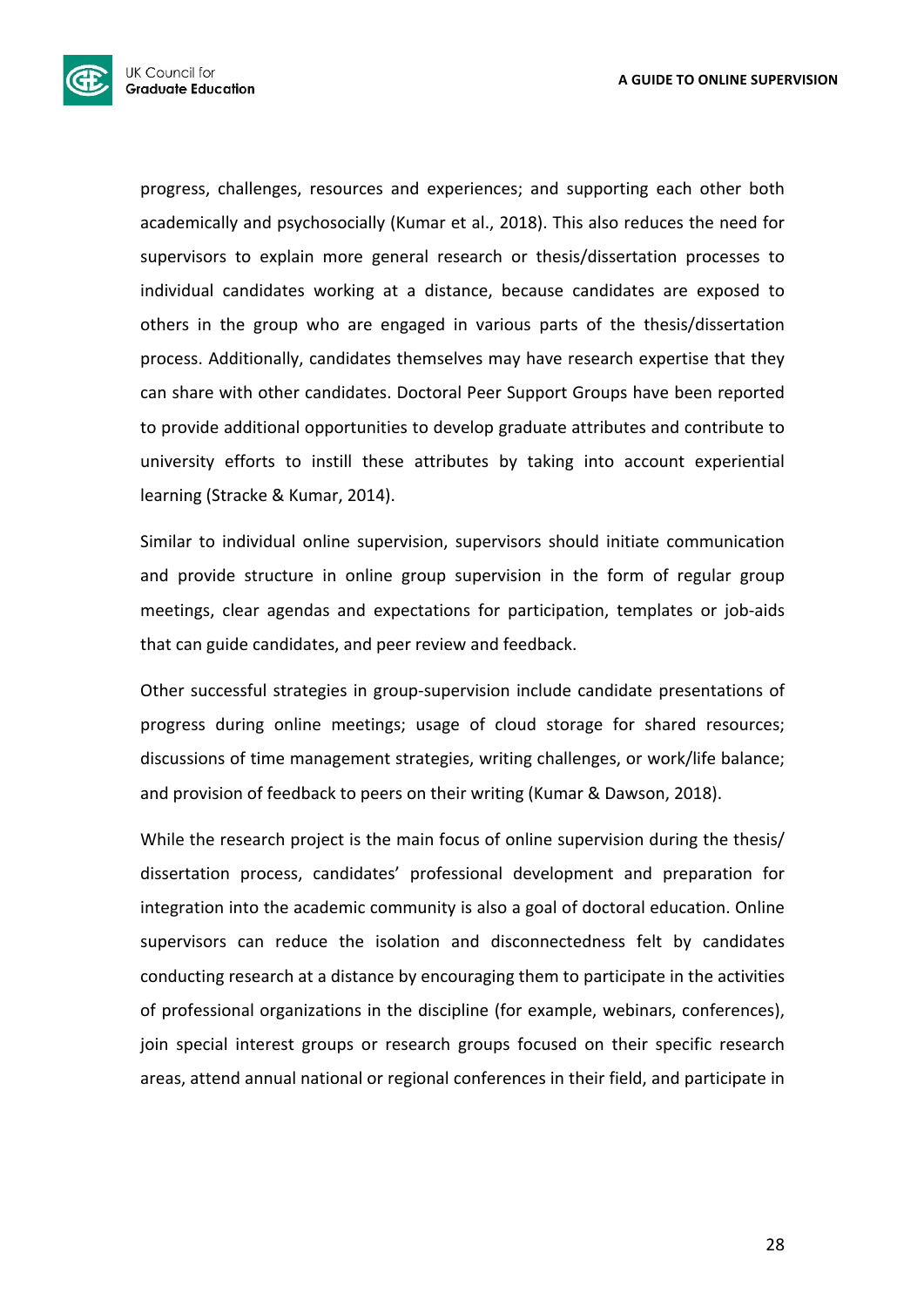

social media groups specific to scholars in the discipline (for example, follow leading scholars on Twitter).

Academic conferences can not only be opportunities for online supervisors and candidates to meet in person, but also for candidates to meet leaders in their field, and integrate into a community that they aim to participate in in the future (Nasiri & Mafakheri, 2015).

Additionally, candidates can benefit from connecting with institutions or research groups engaged in similar research in their geographies that are known to the supervisor (Taylor, Humphrey & Kiley, 2018; Wisker, 2007).

Supervisors can also experience isolation if no longer working on a campus, for example, in special circumstances such as the Covid-19 pandemic, or, when supervising in an online research degree programme. In such situations, they can adopt various strategies to stay engaged with colleagues and discuss their work and scholarship. Participation in formal online professional learning communities or special interest groups within the institution or at professional organizations, informal virtual 'water cooler' meetings or regular online group meetings, and social media groups can help supervisors stay connected and share their online supervisory practices (Duffy et al., 2018)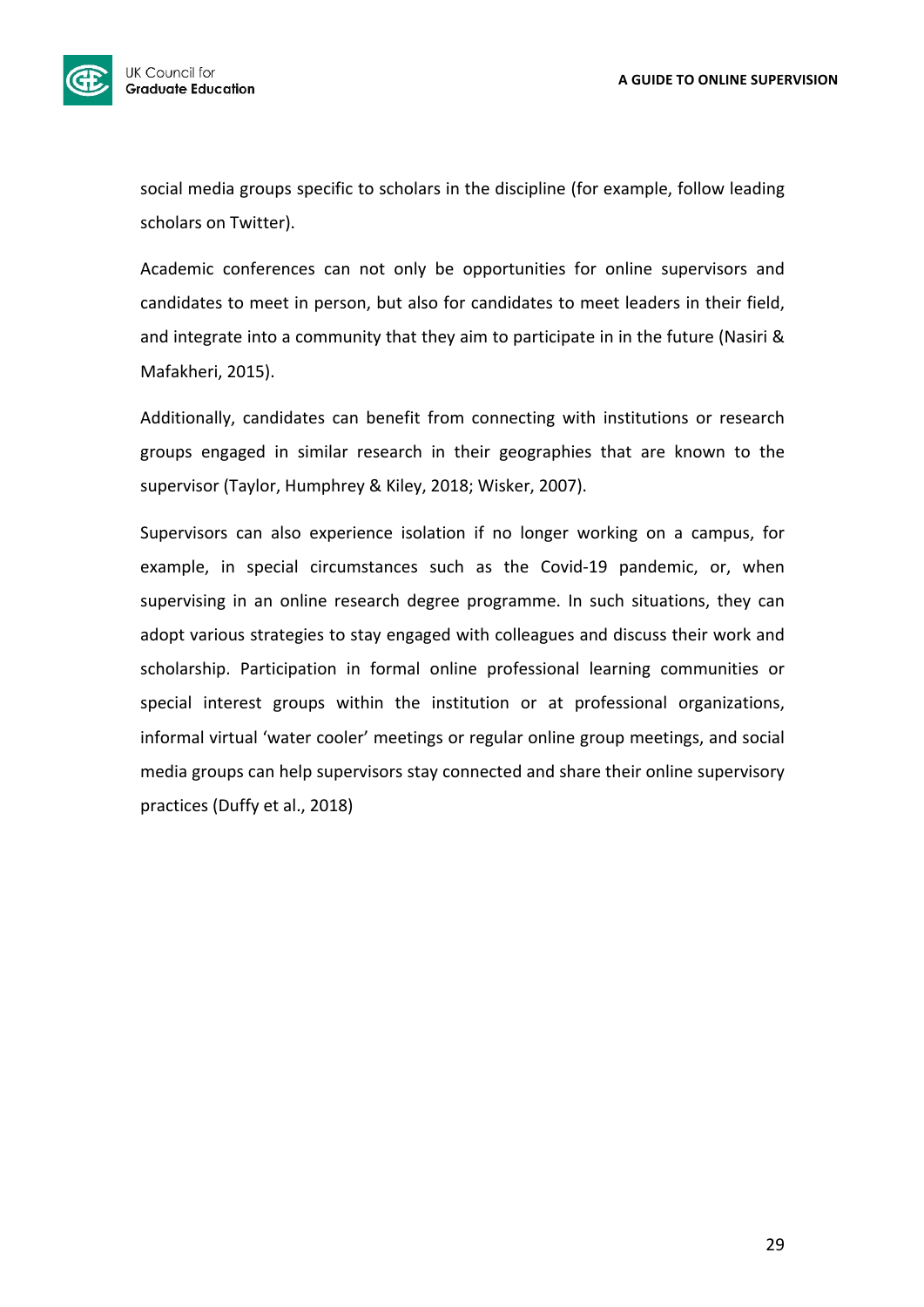

## **4 Conclusions**

Developments in ICT have made online supervision possible, and there can be significant benefits to doctoral candidates, to the inclusiveness of doctoral programmes, and to supervisors. But candidates and supervisors engaging in online supervision can face challenges, which while similar to those faced by their oncampus counterparts, are often intensified by geographical distance.

These challenges are, however, by no means insurmountable, and there is evidence from studies across a range of disciplines (see, for example, Broome et al., 2011; Jacobs et al., 2015; Doyle, Jacobs, & Ryan, 2016; Kumar et al., 2018) that online supervision can comprise very satisfying experiences for both candidates and supervisors. This depends, of course, on doing it well, and hopefully the present guide has supplied suggestions backed by relevant information to support online supervisors to enhance their practice.

This document guides you through the process of reflecting on your supervisory practice and provides examples of how you might evidence the criteria of good practice in your application to become a UKCGE Recognised Research Supervisor.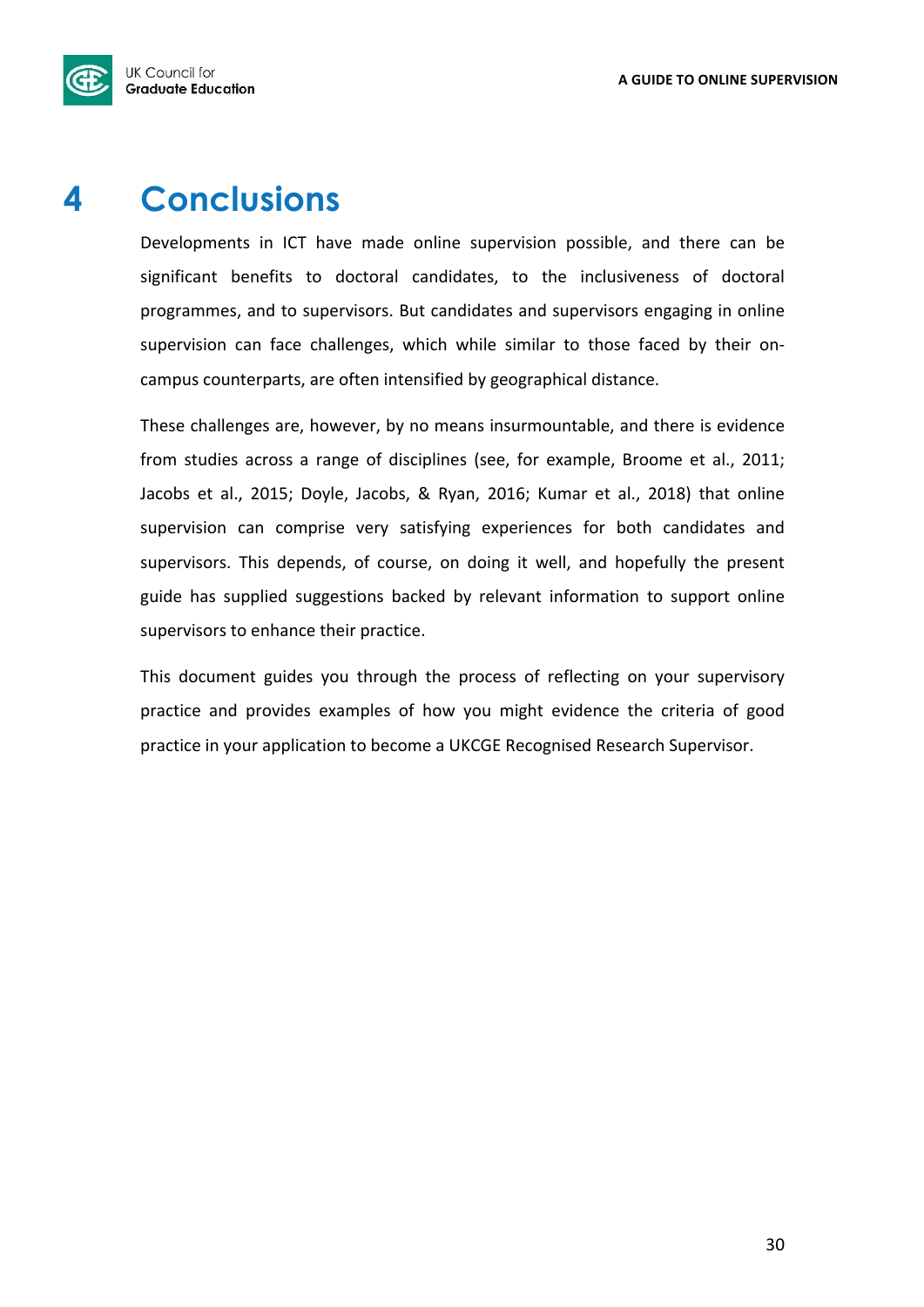

## **REFERENCES**

#### Albion, P., & Erwee, R., (2011).

Preparing for doctoral supervision at a distance. Lessons from Experience. In C. Madeux, D. Gibson, B. Dodge, M. Kochler, P. Mishra and C. Owens (Eds.) Research Highlights in Technology and Teacher Education 2011 (pp. 121-128).

*Chesapeake, Virginia: Society for Information Technology and Teacher Education (SITE).* 

#### Andrew, M. (2012).

Supervising doctorates at a distance: three trans-Tasman stories. *Quality Assurance in Education, 20(1), 32-53.*

#### **Bakar, F. (2019).**

Appropriate and relevant humour in the university classroom: Insights from teachers and students. The European Journal of Humour Research, 7(4), 137-152.

#### Bender, S., Rubel, D. J., & Dykeman, C. (2018).

An Interpretive Phenomenological Analysis of Doctoral Counselor Education Students' Experience of Receiving Cybersupervision.

*Journal of Counselor Preparation and Supervision, 11(1), 7.* 

#### Bitchener, J., Basturkmen, H., & East. M. (2010).

Focus on supervisor written feedback to thesis/dissertation s.

International Journal of English Studies, 10(2), 79-97.

#### Broome, M. E., Halstead, J. A., Pesut, D. J., Rawl, S. M., & Boland, D. L. (2011).

Evaluating the Outcomes of a Distance-Accessible PhD Program. Journal of Professional Nursing, 27(2), 69-77. https://doi.org/10.1016/j.profnurs.2010.09.011

#### Carter, S., & Kumar, V. (2017).

'Ignoring me is part of learning': Supervisory feedback on doctoral writing. *Innovations in Education & Teaching International, 53(1), 68-75. doi: 10.1080/13703297.2015.1123103* 

#### de Janasz, S. C., & Godshalk, V. M. (2013).

The role of e-mentoring in protégés' learning and satisfaction. *Group & Organization Management, 38(6), 733–773.*

#### **Deshpande, A. (2017).**

Faculty best practices to support students in the 'Virtual Doctoral Land'. *Higher Education for the Future, 3(1), 12-30.* 

#### Donelan, H. (2016).

Social media for professional development and networking opportunities in academia. Journal of Further and Higher Education, 40(5), 706-729.

#### Doyle, N., Jacobs, K., & Ryan, C. (2016).

Faculty Mentors' Perspectives on E-Mentoring Post-Professional Occupational Therapy Doctoral Students: Faculty Mentors' Perspectives on E-Mentoring.

*Occupational Therapy International, 23(3), 305–317.*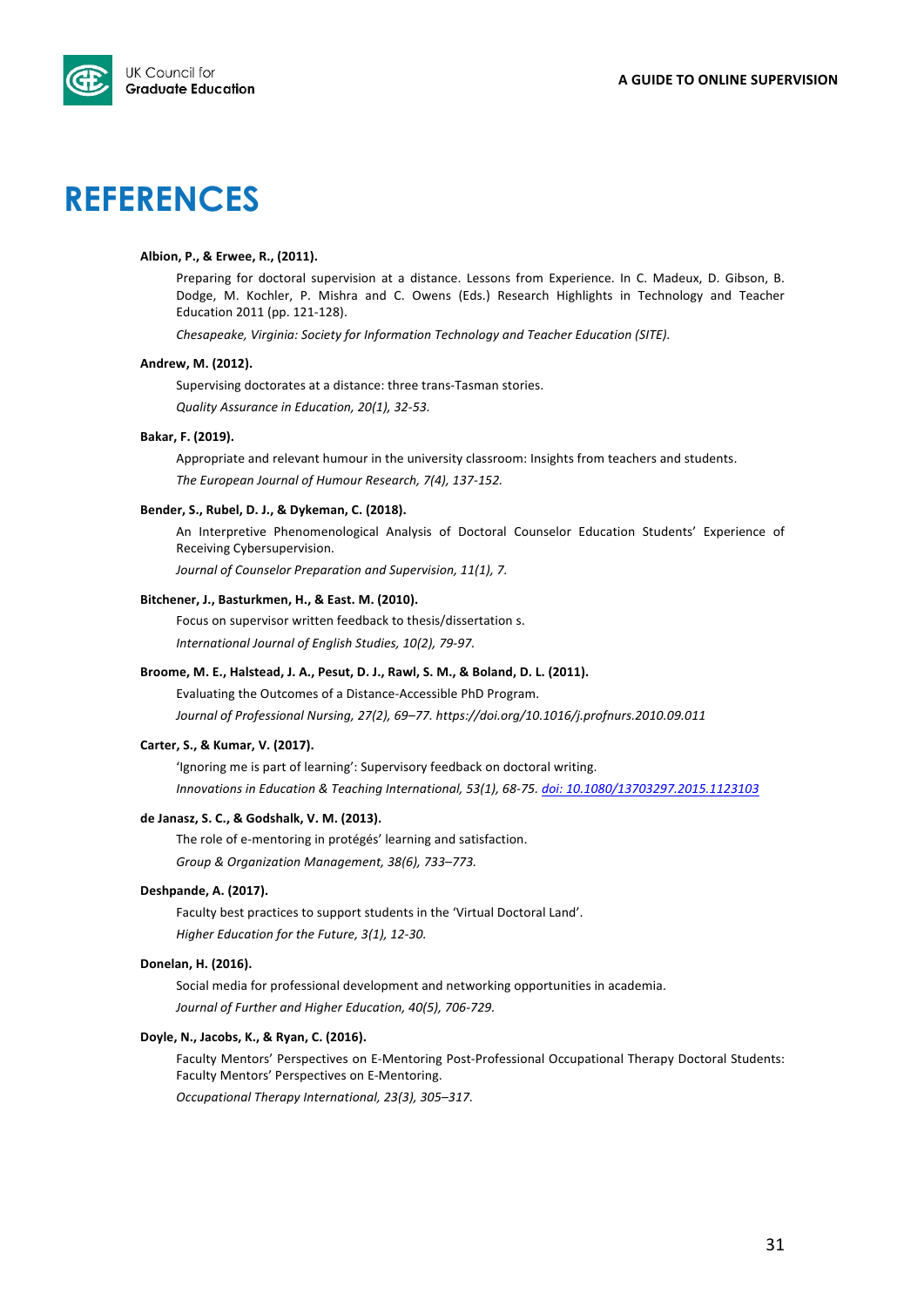

#### Dowling, R. & Wilson, M. (2015).

Digital doctorates? An exploratory study of PhD students' use of online tools. *Innovations in Education and Teaching International, 53(1), 76-86.* 

#### Duffy, J., Wickersham-Fish, L., Rademaker, L., & Wetzler, E. (2018).

Using collaborative autoethnography to explore online doctoral mentoring: Finding empathy in mentor/ protégé relationships.

*American Journal of Qualitative Research, 2(1), 57-76.*

#### **Economu, D. & James, B. (2017).**

A research writing tool: Designing an online resource for supervisors and students. Innovations in Education and Teaching International, 54(6), 590-600. doi: *10.1080/14703297.2017.1375421.*

#### Erichsen, E., Bolliger, D, & Halupa, D. (2014).

Student satisfaction with graduate supervision in doctoral programs primarily delivered in distance learning settings.

Studies in Higher Education, 39(2), 321-338.

#### Fedynich, L., & Bain, S. F. (2011).

Mentoring the successful graduate student of tomorrow. *Research in Higher Education Journal, 12, 1.* 

#### Frederick, H., Zaikina-Montgomery, Rasmussen, H., & Slaya, L. (2016).

Doctor of Philosophy Degree Programs. In S. Danver (Ed.) *The Sage Encyclopedia of Online Education (pp.* 361-366). 

*Thousand Oaks, Sage.*

#### Gardner, S. K. (2009).

Student and faculty attributions of attrition in high and low completing doctoral programmes in the United States. 

*Higher Education, 58, 97-112.*

#### Guccione, K. (2018).

Trust Me! Building and breaking professional trust in doctoral student supervisor relations.

*London, Leadership Foundation. Retrieved from https://www.lfhe.ac.uk/en/components/publication.cfm/SDP2016Sheffield*

#### Heyns, T., Bresser, P., Buys, T., Coetzee, I., Korkie, E., White, Z., & McCormack, B. (2019).

Twelve tips for supervisors to move towards person-centred research supervision in health care sciences. *Medical Teacher, 41(12), 1353-1358. doi: 10.1080/0142159X.2018.1533241.*

#### Holbrook, A., Shaw, K., Scevak, J., Bourke, S., Cantwell. R. & Budd, J. (2014).

PhD Candidate Expectations: Exploring Mismatch with Experience. *International Journal of Doctoral Studies, 9, 329-346.* 

#### **Hyland, F., & Hyland, K. (2001).**

Sugaring the pill. Praise and criticism in written feedback. *Journal of Second Language Writing, 79(3), 185-212.*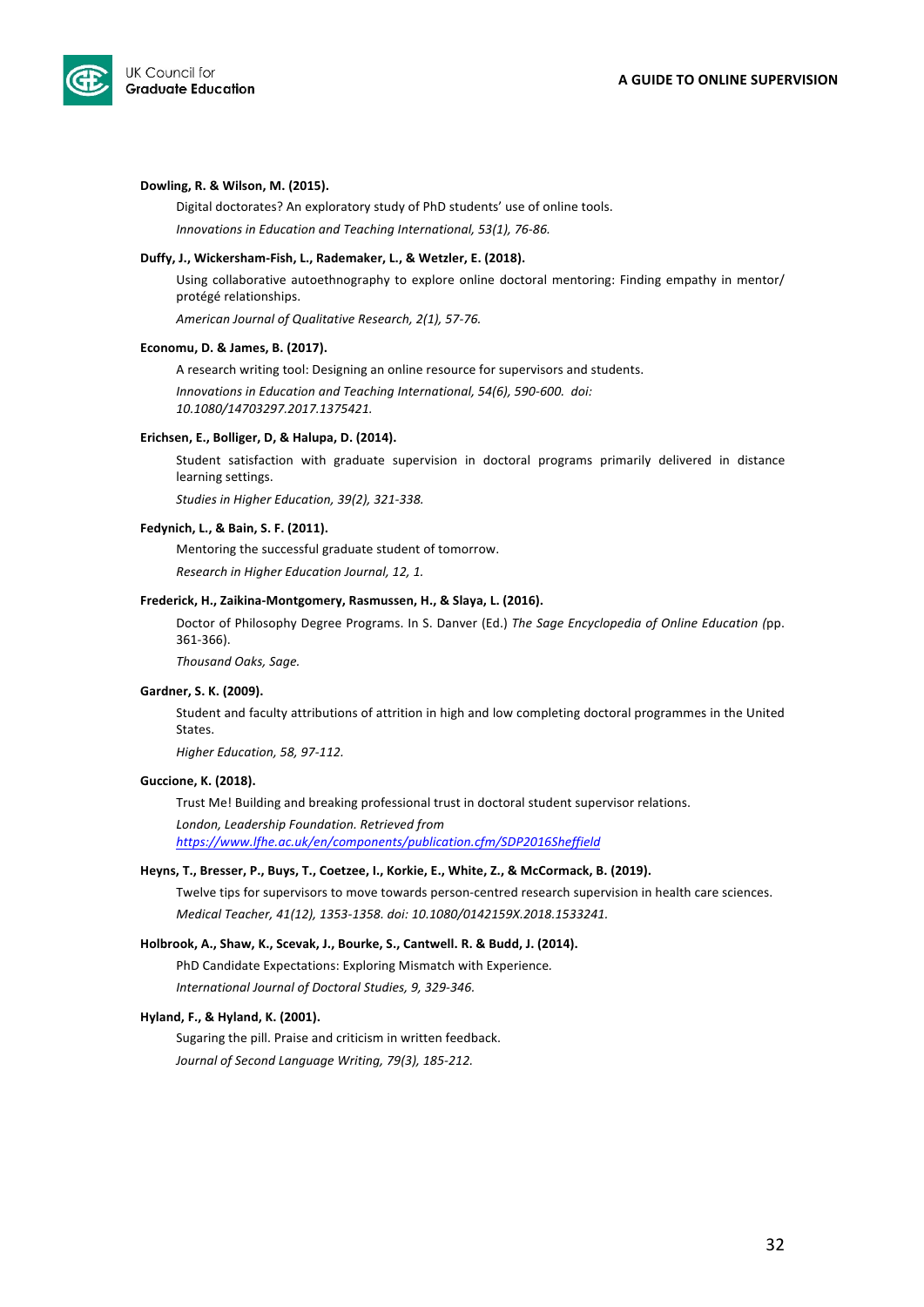

#### Jacobs, K., Doyle, N., & Ryan, C. (2015).

The Nature, Perception, and Impact of e-Mentoring on Post-Professional Occupational Therapy Doctoral Students*.* 

*Occupational Therapy in Health Care, 29(2), 201–213.*

#### Jairam, D., & Kahl, D. (2012).

Navigating the Doctoral Experience: The Role of Social Support in Successful Degree Completion. *International Journal of Doctoral Education, 7, 311-329.*

#### Janta, H., Lugosi, P., & Brown, L. (2014).

Coping with loneliness: A netographic study of doctoral students. Journal of Further and Higher Education, 38(4), 553-71.

#### Kiley, M., & Cadman, K. (1997).

Supervisor Expectations. Adapted from work by Brown, G. & Atkins, M. (1988). Effective teaching in higher education. Methuen, London. 146-147. Retrieved from *https://www.ulster.ac.uk/data/assets/pdf\_file/0003/246135/SUPERVISOR-EXPECTATIONS.pdf*

#### Kiley, M. (2009).

Identifying threshold concepts and proposing strategies to support doctoral candidates. *Innovations in Education and Teaching International, 46(3), 293-304.* 

Konings, K., Popa, D., Gerken, M., Giesbers, B., Rientes, B., van der Vlueten, C., & van Merrienboer, J. (2016). Improving supervision for students at a distance: video-conferencing for group meetings.

*Innovations in Education and Teaching International, 53(3), 388-399.* 

#### **Kozar, O., & Lum, J. (2015).**

Online doctoral writing groups: do facilitators or communication modes make a difference? *Quality in Higher Education, 21(1), 38-51.* 

#### **Kumar, S., & Coe, C. (2017).**

Mentoring and Student Support in Online Doctoral Programs. *American Journal of Distance Education, 31(2), 128–132. https://doi.org/10.1080/08923637.2017.1300363*

#### Kumar, S., & Dawson, K. (2018).

An Online Doctorate for Researching Professionals: Program Design, Implementation and Evaluation. *Athabasca University Press. http://www.aupress.ca/index.php/books/120272*

#### **Kumar, S. & Johnson, M. (2014).**

Research and Dissertations: Challenges overcome by online doctoral students. In P. Lowenthal, C. York & J. Richardson (Eds.) Online Learning: Common misconceptions, benefits, and *challenges* (pp. 115-124). Nova Science Publishers.

#### **Kumar, S., & Johnson, M. (2017).**

Mentoring doctoral students online: mentor strategies and challenges. *Mentoring and Tutoring: Partnership in Learning, 25(2), 202-222.* 

#### **Kumar, S., & Johnson, M. (2019).**

Online mentoring of dissertations: the role of structure and support. Studies in Higher Education, 33(1), 59-71. doi:10.1080/03075079.2017.1337736.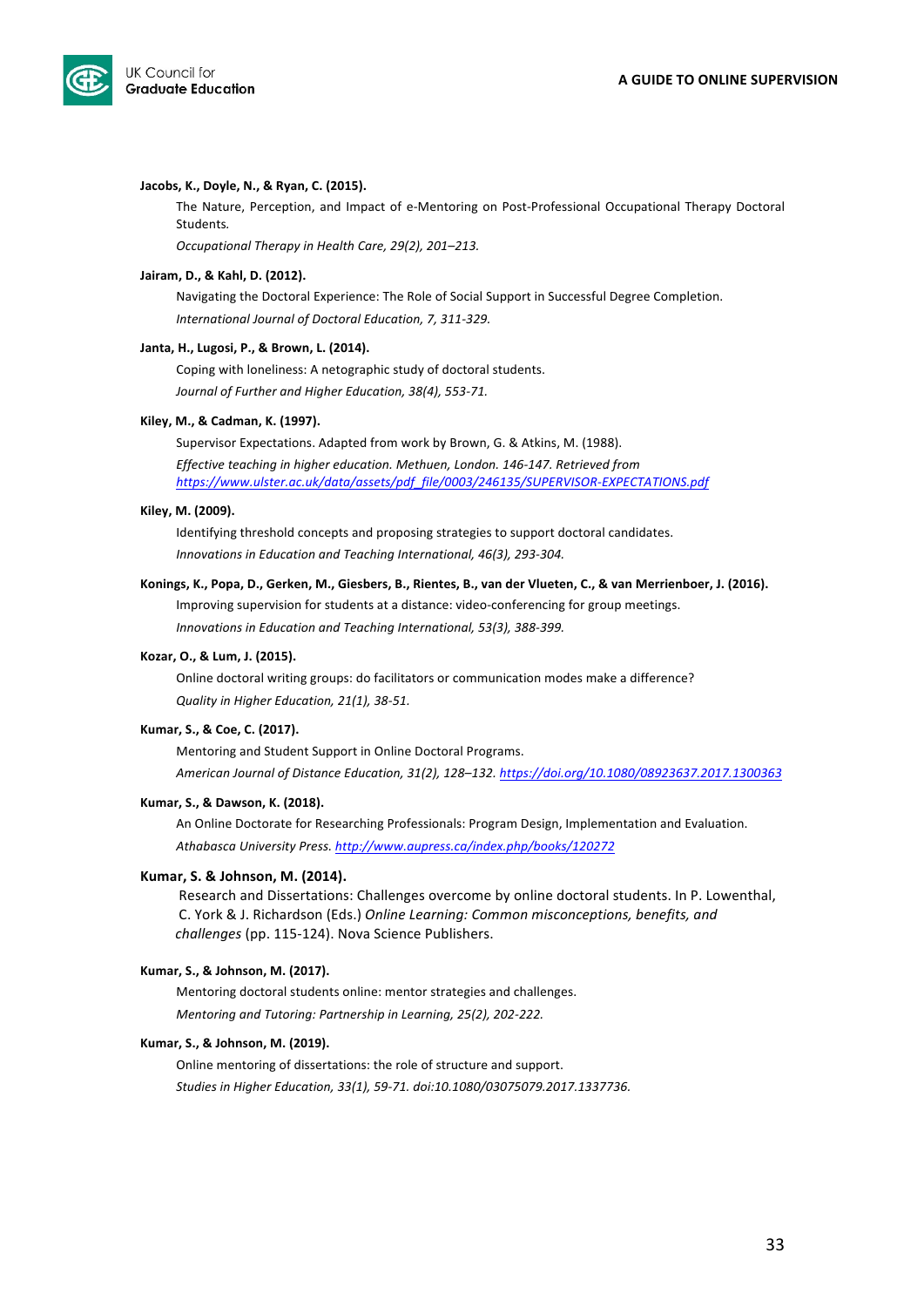

#### Kumar, S., Johnson, M., & Hardemon, T. (2013).

Dissertations at a Distance: Students' Perceptions of Online Mentoring in a Doctoral Program. *International Journal of E-Learning & Distance Education, 27(1). http://ijede.ca/index.php/jde/article/view/835*

#### Kumar, S., Johnson, M. L., Dogan, N., & Coe, C. (2018).

A Framework for E-mentoring in Doctoral Education. In Sim, K. (Ed.) *Enhancing the Role of ICT in Doctoral Research Processes* (pp. 183-208). 

*Hershey, PA: IGI Global.*

#### **Kumar, V., & Stracke, E. (2007).**

An analysis of written feedback on a PhD thesis. *Teaching in Higher Education, 12(3), 361-370. doi: 10.1080/13562510701315333*

#### Lovitts, **B.E.** (2001).

Leaving the Ivory Tower. London, Rowman and Littlefield.

#### Maor, D., Ensor, J, & Fraser, B. (2015).

Doctoral supervision in virtual spaces: A review of research of web-based tools to develop collaborative supervision. 

*Higher Education Research and Development, 35(1), 172-188. doi: 10.1080/07293360.2015.1121206.*

#### **Moxham, L., Dwyer, T., & Reid-Searl, K. (2013).**

Articulating expectations for PhD candidature upon commencement: ensuring supervisor/student 'best fit'. Journal of Higher Education Policy and Management, 35(4), 345-354.

#### **Murray, R. (2014).**

Snack and Binge Writing.

The Journal of Academic Development and Education, 2, 5-9.

#### **Nasiri, F. & Mafakheri, F. (2015).**

Postgraduate research supervision at a distance: a review of challenges and strategies. Studies in Higher Education, 30(10), 1962-1969.

#### Pappas, J. & Jerman, J. (2011).

Topics for Current and Future Consideration*. New Directions in Adult and Continuing Education, 129, 95-103.* 

#### Paré, A., Starke-Meyerring, D., & McAlpine, L. (2011).

Knowledge and identity work in the supervision of doctoral student writing: Shaping rhetorical subjects. In D. Starke-Meyerring, A. Paré, M. Horne, N. Artemeva, & L. Yousoubova (Eds.). *Writing (in) the knowledge society.*

*West Lafayette, IN: Parlor Press.*

#### **Rademaker, L. (2016).**

Chair Perceptions of Trust between Mentor and Mentee in Online Doctoral Dissertation Mentoring. *Online Learning Journal, 20(1). https://doi.org/10.23059/olj.v20i1.605*

#### Roumell, E. A. L., & Bolliger, D. U. (2017).

Experiences of Faculty With Doctoral Student Supervision in Programs Delivered via Distance.

The Journal of Continuing Higher Education, 65(2), 82–93. *https://doi.org/10.1080/07377363.2017.1320179*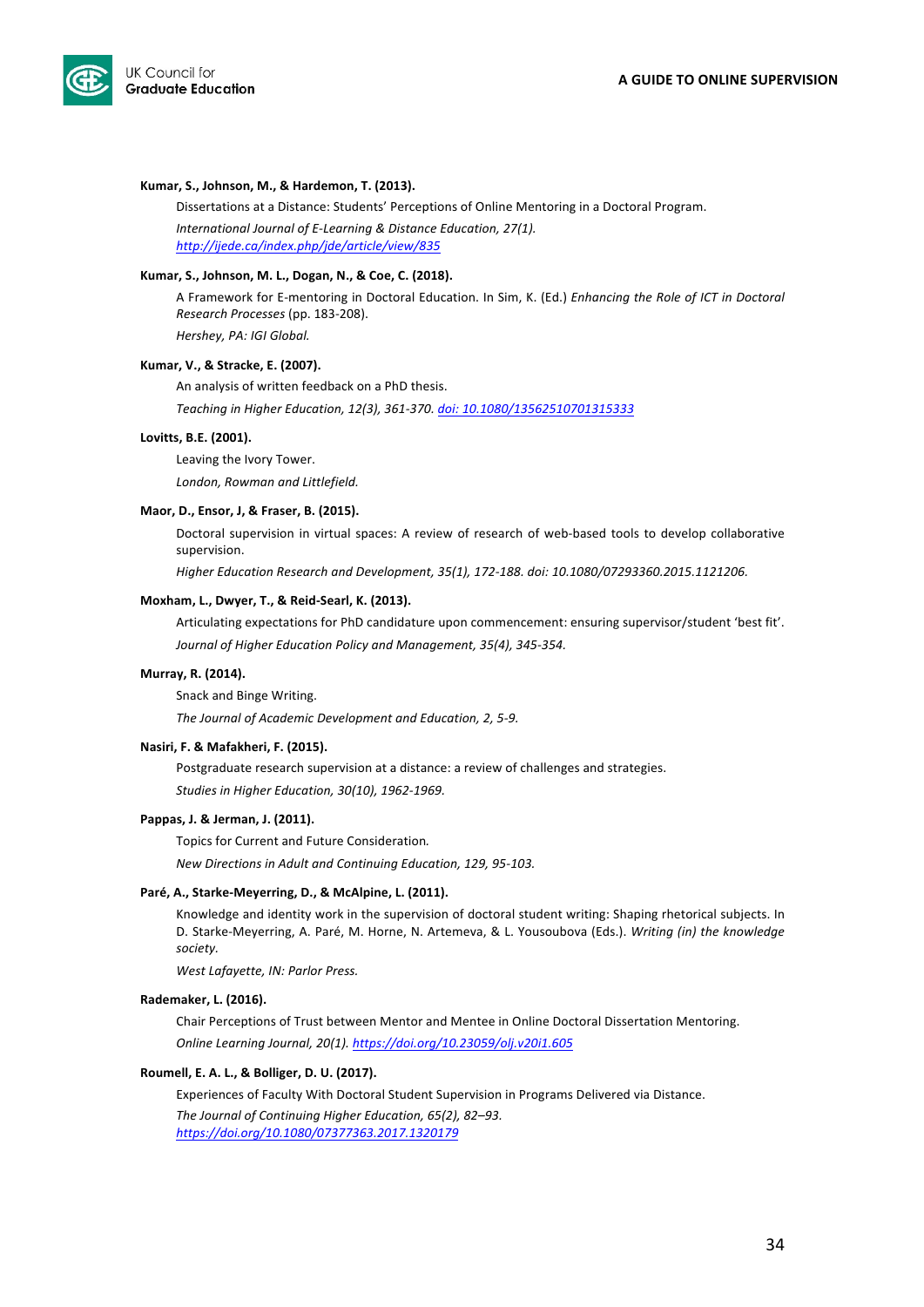

#### Schichtel, M. (2010).

Core-competence skills in e-mentoring for medical educators: A conceptual exploration. *Medical Teacher, 32(7), e238–e262. https://doi.org/10.3109/0132159X.2010.389126*

#### Stracke, E. & Kumar, V. (2014).

Realising graduate attributes in the research degree: the role of peer support groups. *Teaching in Higher Education. 19(6). 616-629. https://doi.org/10.1080/13562517.2014.901955*

#### Stracke, E., & Kumar, V. (2016).

Exploring doctoral students' perceptions of language use in supervisory written feedback practices: Because "feedback is hard to have". Australian Review of Applied Linguistics, 39(2), 122-138. doi: 10.1075/aral.39.2.02str

#### Sussex, R. (2008).

Technological options in supervising remote research students. *Higher Education, 55, 121-137.*

#### Taylor, S., Kiley, M., & Humphrey, R. (2018).

A Handbook for Doctoral Supervisors. London, Routledge.

#### Terrell, S., Snyder, M., & Dringus, L. (2009).

The development, validation and application of the Doctoral Student Connectedness Scale. Internet and Higher Education, 12(2), 112-116.

#### Vieyra, M., Strickland, D., & Timmerman, B. (2013).

Patterns in plagiarism and patchwriting in science and engineering graduate students' research proposals. *International Journey for Educational Integrity, 9(1), 35-49.* 

#### **Watts, J. (2008).**

Challenges of supervising part-time PhD students: towards student-centred practice. Teaching in Higher Education, 13(3), 369-73.

#### **Wisker, G. (2007).**

Supervising Postgraduates: Internationally, and at a Distance. In P. Wilcox, H. Jones, M. Sumner and E. Berrington (Eds.). *Sharing the Learning Space* (pp. 23–28). *Brighton, UK: Falmer Press.*

#### Wolff, L. (2010).

Learning through Writing: Reconceptualising the Research Supervision Process. International Journal of Teaching and Learning in Higher Education, 22(3), 229-237.

© *Swapna Kumar, Vijay Kumar & Stan Taylor 2020*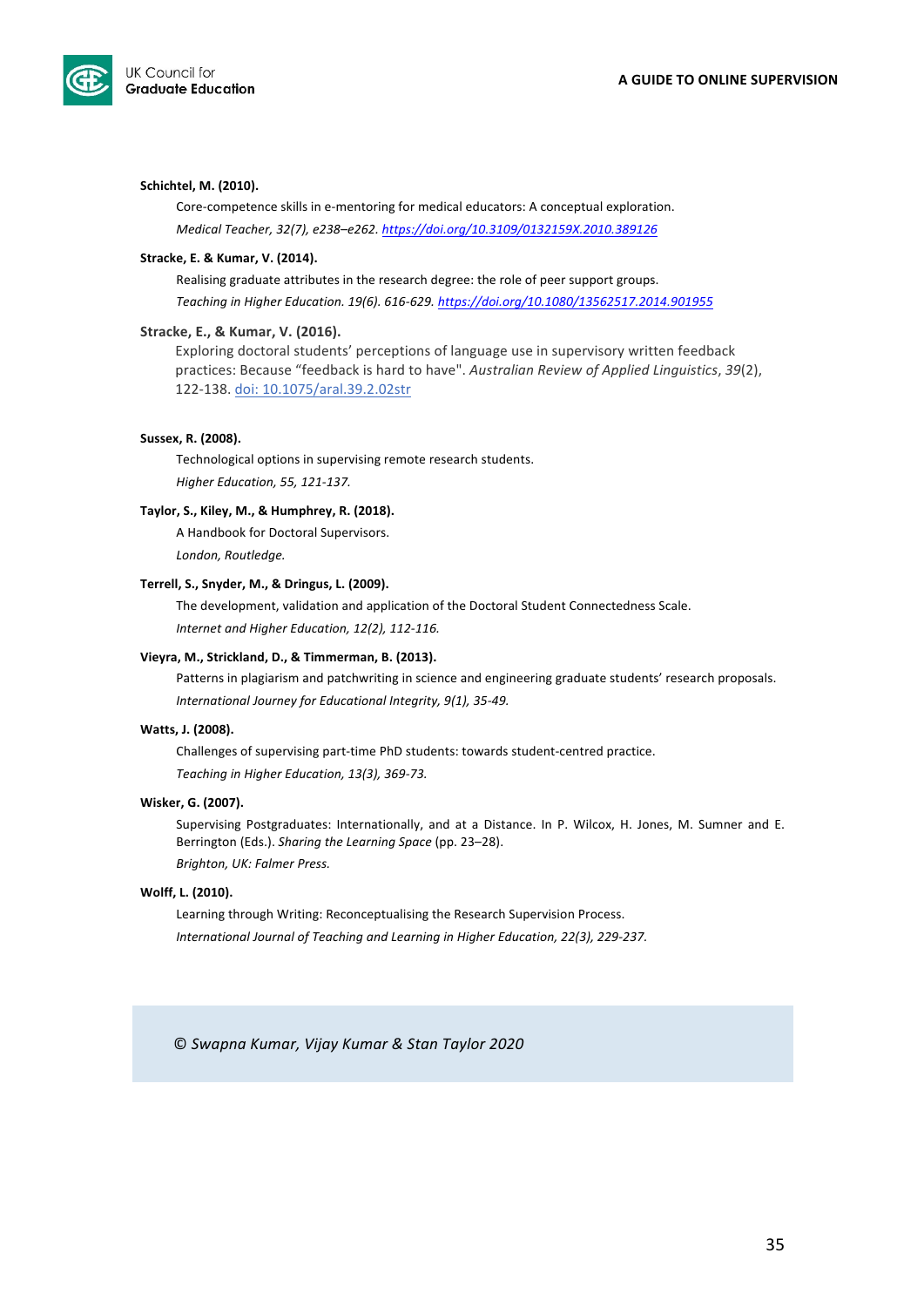

# **ABOUT THE UKCGE**

### **THE VOICE OF THE POSTGRADUATE COMMUNITY**

The UK Council for Graduate Education is the leading independent representative body for postgraduate education in the UK. The Council is a membership organisation providing high-quality leadership and support to our members, to promote a strong and sustainable postgraduate sector.

Through our professional development and networking events, we have been supporting excellence in the postgraduate sector for 25 years. Our world-class events  $-$  covering both PGR & PGT  $-$  are designed, developed, and delivered by your sector colleagues. Giving you real-world insights, practical learnings & evidence of excellent practice.



Developed for the sector, by the sector, to **support supervisors** as they navigate an **increasingly complex** area of academic practice. Visit the **Research Supervision Recognition Programme** website: https://supervision.ukcge.ac.uk